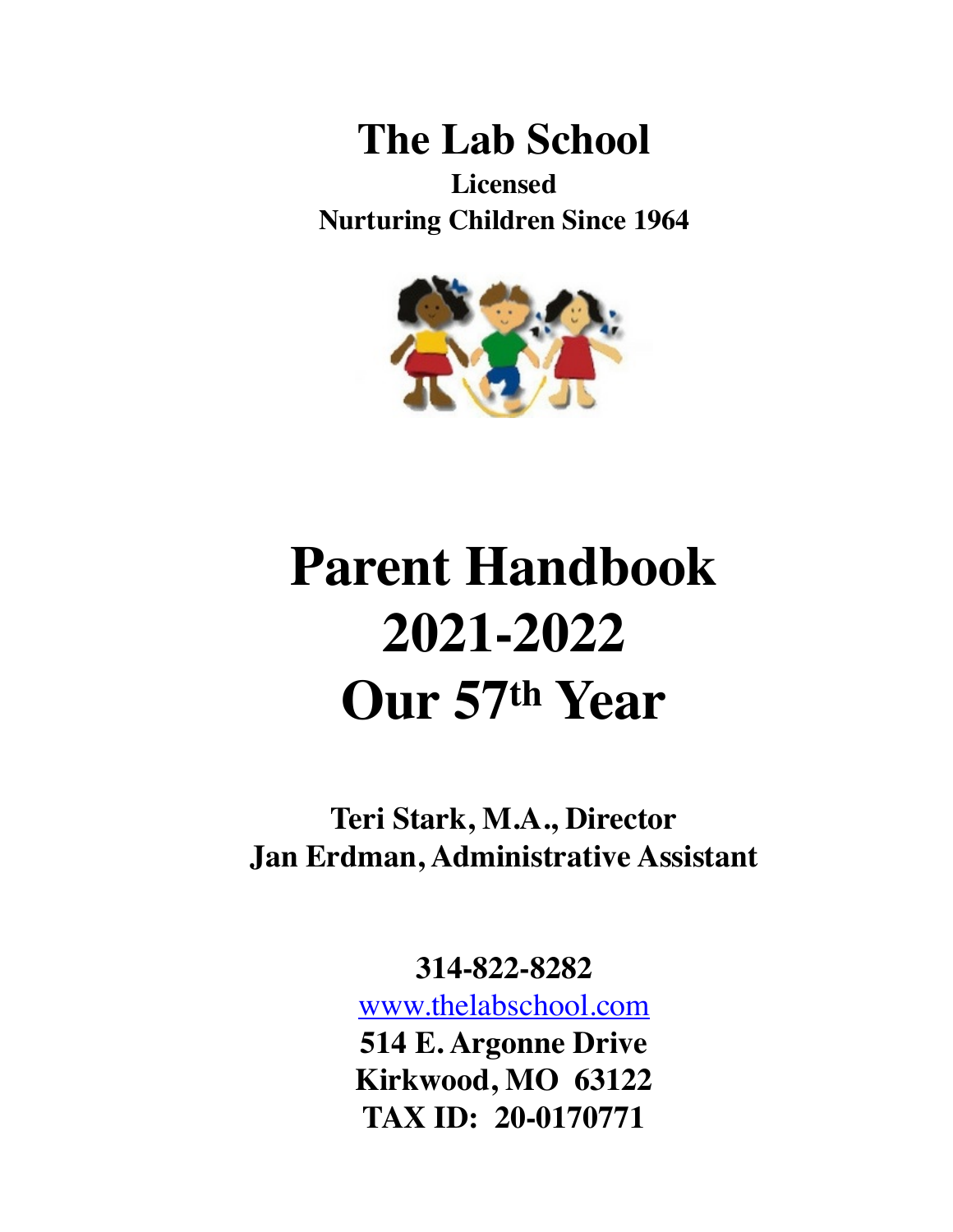# **The Lab School**

# **OUR MISSION**

Our founders recognized the unique gifts and worth of children. It is the mission of The Lab School, to provide developmentally appropriate nurturing, care and education of young children and their families, and to equip student teachers to engage in appropriate interactions with young children.

# **STATEMENT ON PEACE AND JUSTICE**

We believe that the values of peace and justice should be nurtured in young children. These concepts and skills are essential for the nurturing of peacemakers and advocates for justice and are the framework for the development of the curriculum and for the formation of policies concerning discipline, conflict, and toys. We believe that young children need a strong foundation upon which to build lives committed to peace and justice. We believe this foundation includes promoting self esteem, fostering a variety of diverse social relationships, and guiding children toward independence and self discipline. We are committed to a partnership with parents to assist them in the task of parenting peacefully.

# **STATEMENT OF VALUES AND BELIEFS**

We believe that each person, regardless of race, religion, gender or abilities, is unique, and gifted with talents and abilities and worthy of love and respect.

As a laboratory school, we are committed to model excellent education and care for young children, and to create opportunities within such modeling for interpretation, practice, demonstration, and research.

We affirm that parents are the primary educators and caregivers of their children. We are committed to partnership with parents in nurturing their children as whole persons who are joyful and responsible members of the community.

We affirm that children are worthy, whole human beings who are valued members of a community. We celebrate their sense of wonder and discovery, their playfulness, their ability to become fully absorbed in activities and in relationships and the courage which they demonstrate as they work to expand their world.

As an educational community, we seek to provide a context of life and learning in which children are nurtured in their mental, physical, emotional, and social growth. We strive to create an environment filled with opportunities for learning in many ways, but especially in caring for and about others, and in knowing how to put that caring into practice to create an atmosphere resembling an extended, and loving family, where learning and caring become a way of life.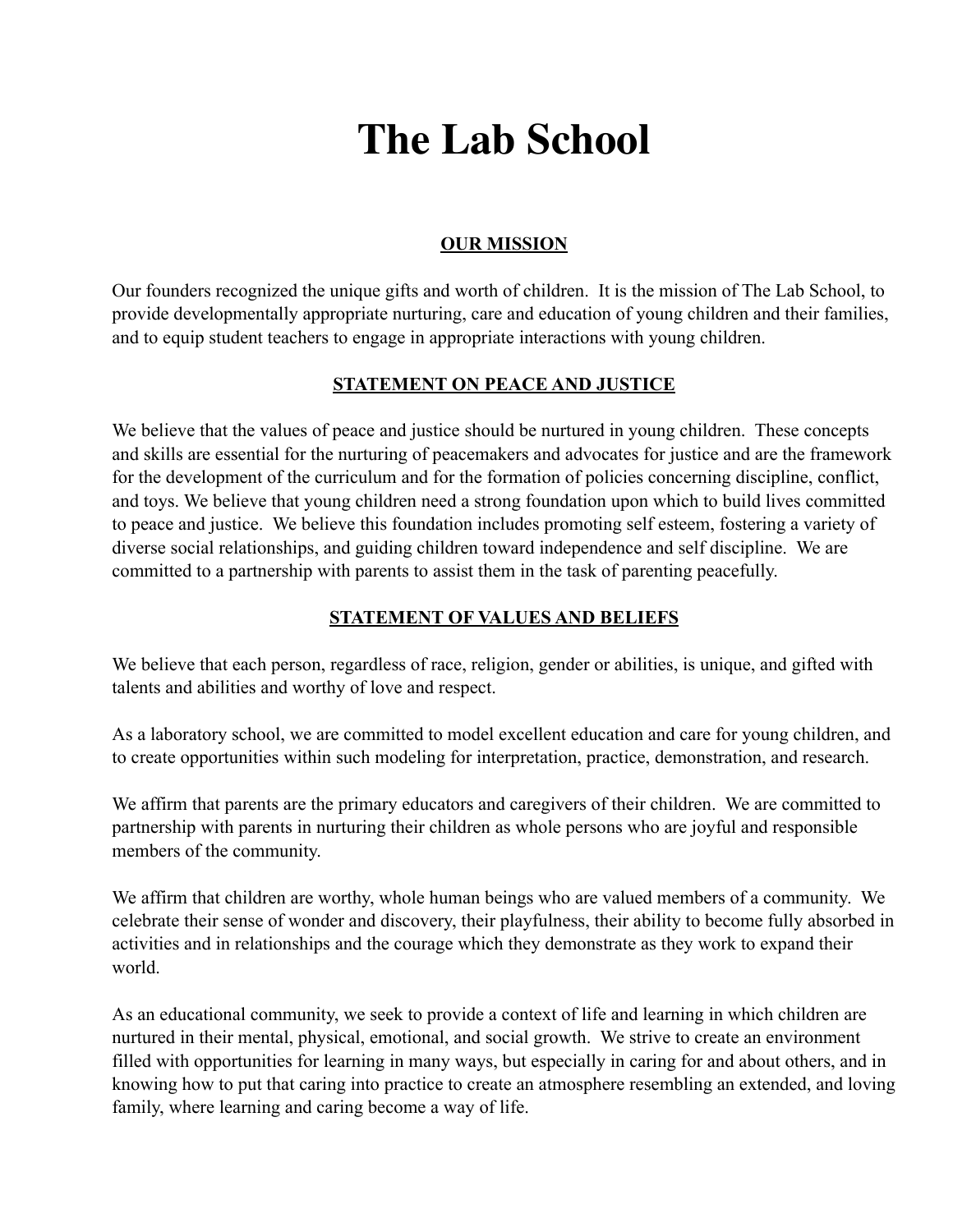# **HISTORY**

In 1964, a small group of persons, including those affiliated with the Eden Theological Seminary, established the Eden Lab School. From that time until June 2004, Eden Lab School was a part of Eden Seminary. In May 2003, the Eden Seminary Board of Directors decided to close the Eden Laboratory School at the end of the 2003-2004 school year—its 40th year of operation. The Seminary Board believed that the operation of a preschool was not the core mission of a graduate theological seminary.

When the Lab School parents heard of this decision, they immediately organized a Task Force to ensure that The Lab School would continue as an independent, not-for-profit preschool having the same programs and staff. The Friends of The Lab School, which was the fundraising arm of the school, was organized to raise the necessary funds. The Lab School was incorporated and received a 501©(3) status as a not-for-profit, independent school. In the fall of 2004, the school relocated as a tenant in Grace Episcopal Church in Kirkwood. The Lab School is proud of its heritage and ministry to young children and their families.

# **NON-DISCRIMINATION STATEMENT**

Services are provided on a non-discriminatory basis.

# **ADMISSION PROCESS**

Currently enrolled families have priority over returning and new families. Returning families have priority over new families.

# **Current and returning families:**

Current and returning families have the month of December to complete the Re-Enrollment Registration form or Sibling Registration Form to request programming for the next school year. This priority lasts until the first Friday of school in January. Following that date, new families will be accepted into the program.

 If space is available, current and returning families will receive a cover letter and Acceptance Form in late January, If space is available after the first Friday of school in January, a cover letter, Acceptance Form, and Contract is mailed. The signed Contract, \$100 enrollment fee, and May tuition (for the school year in which you are applying) is due with a February due date. Subsequent admissions will be mailed with a two week deadline. The signature of the Acceptance Form, Contract, \$100 enrollment fee, and tuition payment, guarantees the agreed upon programming. Requests for additional programming or changes can be made and will be provided if available. August Tuition is due August 1, along with the supply fee. Any additions or changes to the programming can be made. Any contract changes that are made after March 31 are subject to a \$25 change of contract fee.

# **New families:**

Upon receipt of an inquiry by a parent (phone , email, website), office staff will call to answer questions and provide information.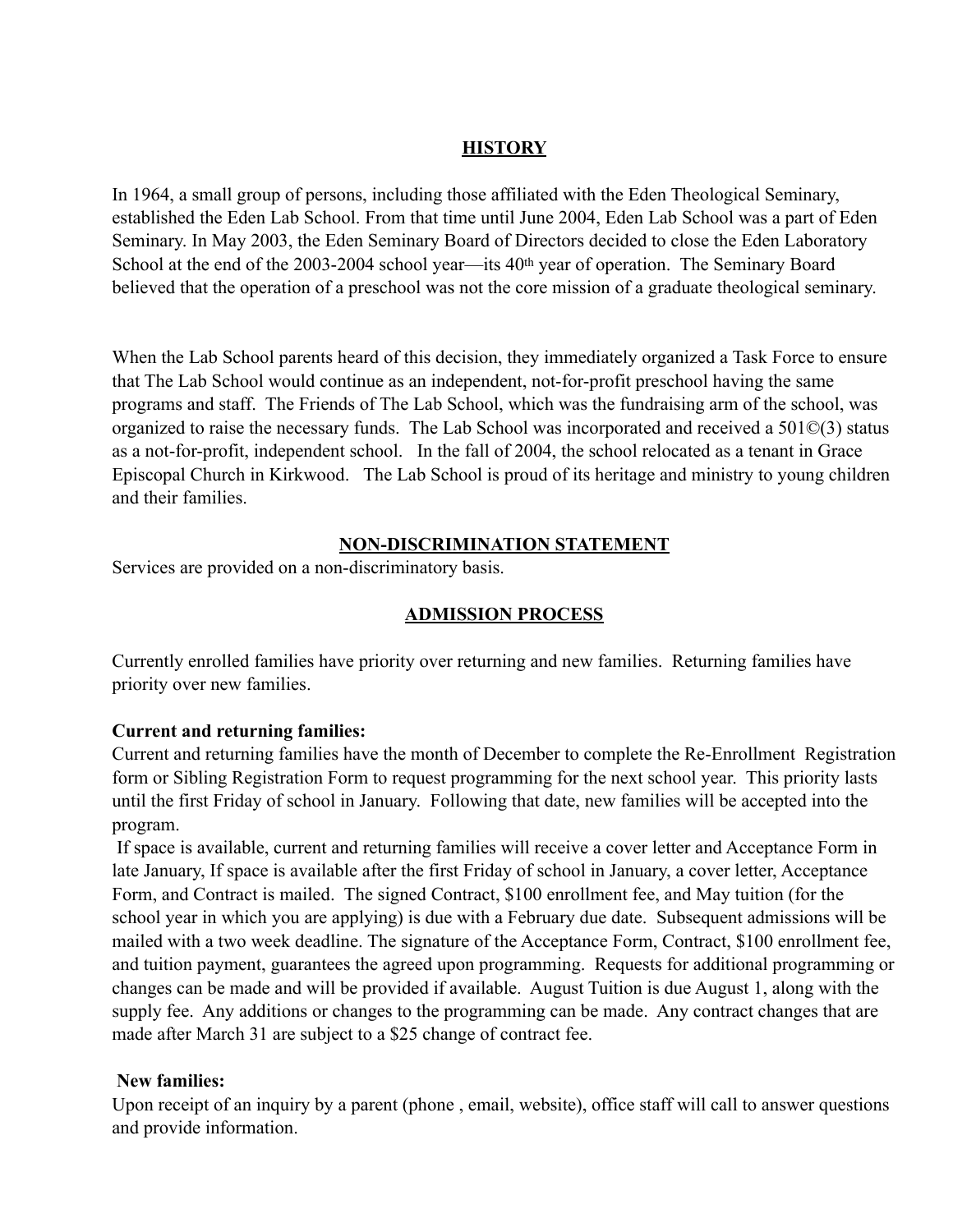Every parent must complete the Application for Admission and take a parent tour. There is no application fee.

After completion of the application and tour:

 If space is available after the first Friday of school in January, a cover letter, Acceptance Form, and Contract is mailed. The signed Contract, \$100 enrollment fee, and May tuition (for the school year in which you are applying) is due with a February due date. Subsequent admissions will be mailed with a two week deadline. The signature of the Acceptance Form, Contract, \$100 enrollment fee, and tuition payment, guarantees the agreed upon programming. Requests for additional programming or changes can be made and will be provided if available. Any additions or changes to the programming can be made. Any contract changes that are made after March 31 are subject to a \$25 change of contract fee.

 If there is no space available in the requested programs, the family will be notified that they will be placed on a wait list. The wait list placement is by the date we received the application. Regardless of the application date, however, a priority is given to families seeking full day school. When spaces become available, families will be contacted from the wait list offering the programs as requested.

#### **All families:**

Current, returning and new families receive additional enrollment forms with deadlines to complete the enrollment process.

 Signed Tuition Agreement Medical/ Physical Exam that is not dated more than 12 months before the start of school Immunization/Shot Record Parent Participation Form Photo Permission Form

# **ENVIRONMENT FOR LEARNING**

The Lab School affirms that we are all members of a community and that within that community we value individual differences and each person's worth, gifts, and needs. Therefore, we will provide:

(1) an environment in which all grow in their ability to express their ideas and feelings;

 (2) an environment in which all are given the freedom to become self-directed, self-reliant decision makers;

 (3) an environment in which all are given the opportunity to make positive contributions to the community;

 (4) a nurturing environment in which all are given the opportunity to grow in relationships and trust;

(5) an environment in which all can be risk takers, mistake makers;

(6) an environment in which all are encouraged to respect the perspectives of others;

(7) an environment in which all build social relationships through interaction; and

(8) an environment in which all are encouraged to explore, understand, an assume responsibility for the world.

# **CURRICULUM**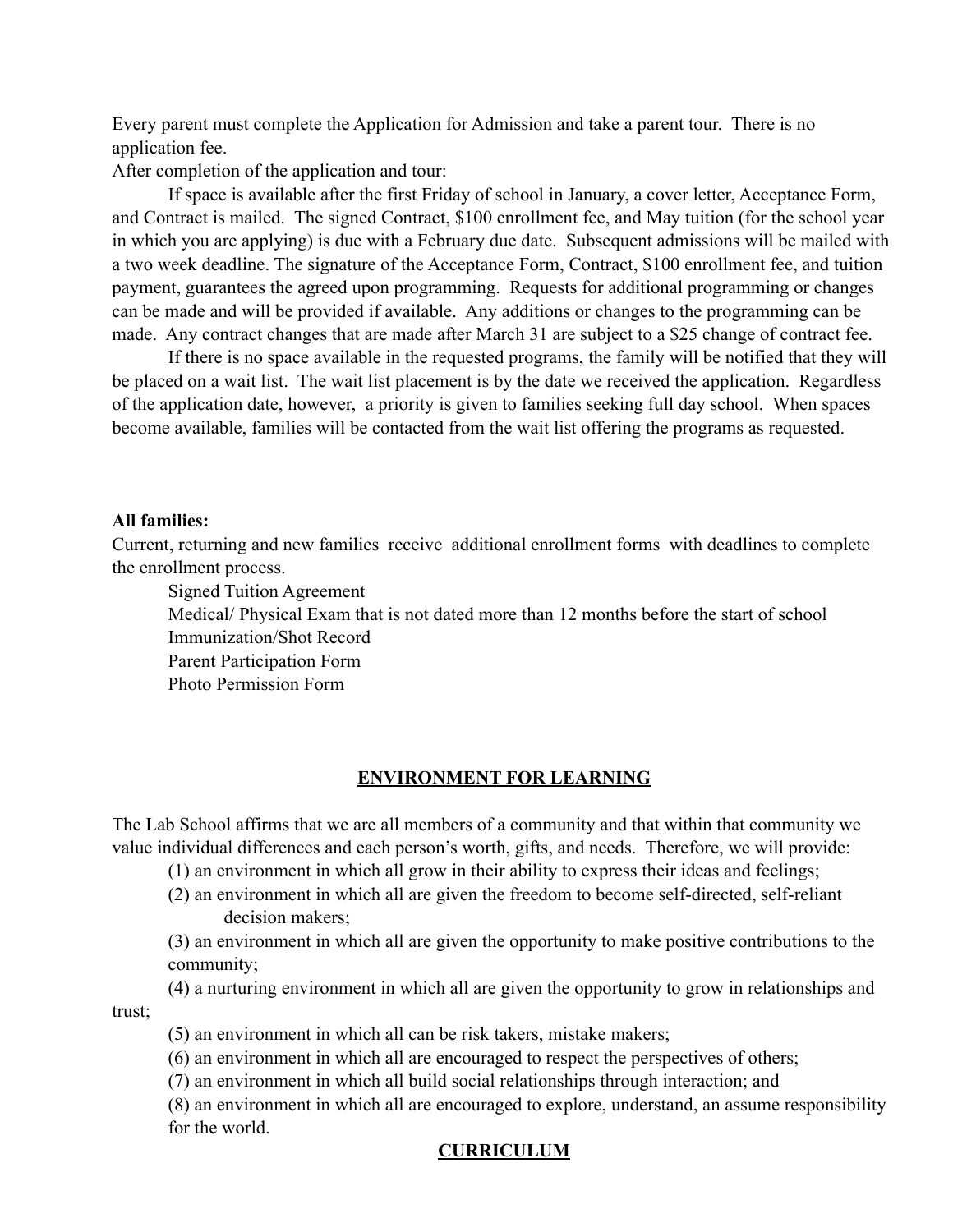# **CONSTRUCTIVIST EDUCATION AS PRACTICED BY THE LAB SCHOOL, INC.**

The Lab School is continually working to implement more fully the Constructivist Theory of education. The basis of Constructivist education is that knowledge is constructed through interaction with people and the physical environment.

# **STATEMENT ON PROCESS EDUCATION**

For as long as The Lab School has been nurturing children, there has been a heavy emphasis on process. The doing of an activity was much more important than the end result. This is consistent with the Project Construct theory of education.

We are committed to "process." We are committed to the process of learning, living, and growing. We encourage doing, experimenting, and risking, and we strive to eliminate pre-conceived teacher notions about what should take place and what should be the outcome or product.

Process is interacting with one's environment and the materials in it. Process can be found on the playground as children find ways to run and climb. It is found in art activities where there are endless ways to use materials. It is found in cooking where "making" is the best part.

We need only to look back to our own learning experiences as children to find part of the answer to "Why process?" Most adults have vivid memories of falling short in making an art project look like the teacher's example of the one in the children's magazine. Most adults can remember the excitement of a proposal to help make cookies, and then the disappointment as the adult did most of the work.

The Constructivist theory stresses the importance of children's actions upon their environment as central to the real learning about their world and their place in it. Process allows the children to act upon their environment in countless creative ways. It allows them to learn for themselves.

Because process has no "right" or "wrong", the development of confidence and good self concept is nurtured. Sharing is promoted because competition for "the best" or right way is down played, if not eliminated. We believe process aids the development of humane and social attitudes. Children are encouraged to work through and discuss "What can we do to help others care and get along?"

# **In the classrooms, you will see:**

(1) children playing with ping pong balls in water and learning what happens when a ping pong ball is blown across the water;

(2) children playing with marbles on a ramp and learning how much energy it takes for marbles to go up the ramp;

(3) children problem solving when two children want the same toy; and

(4) children freezing goop and wondering what to do with frozen goop.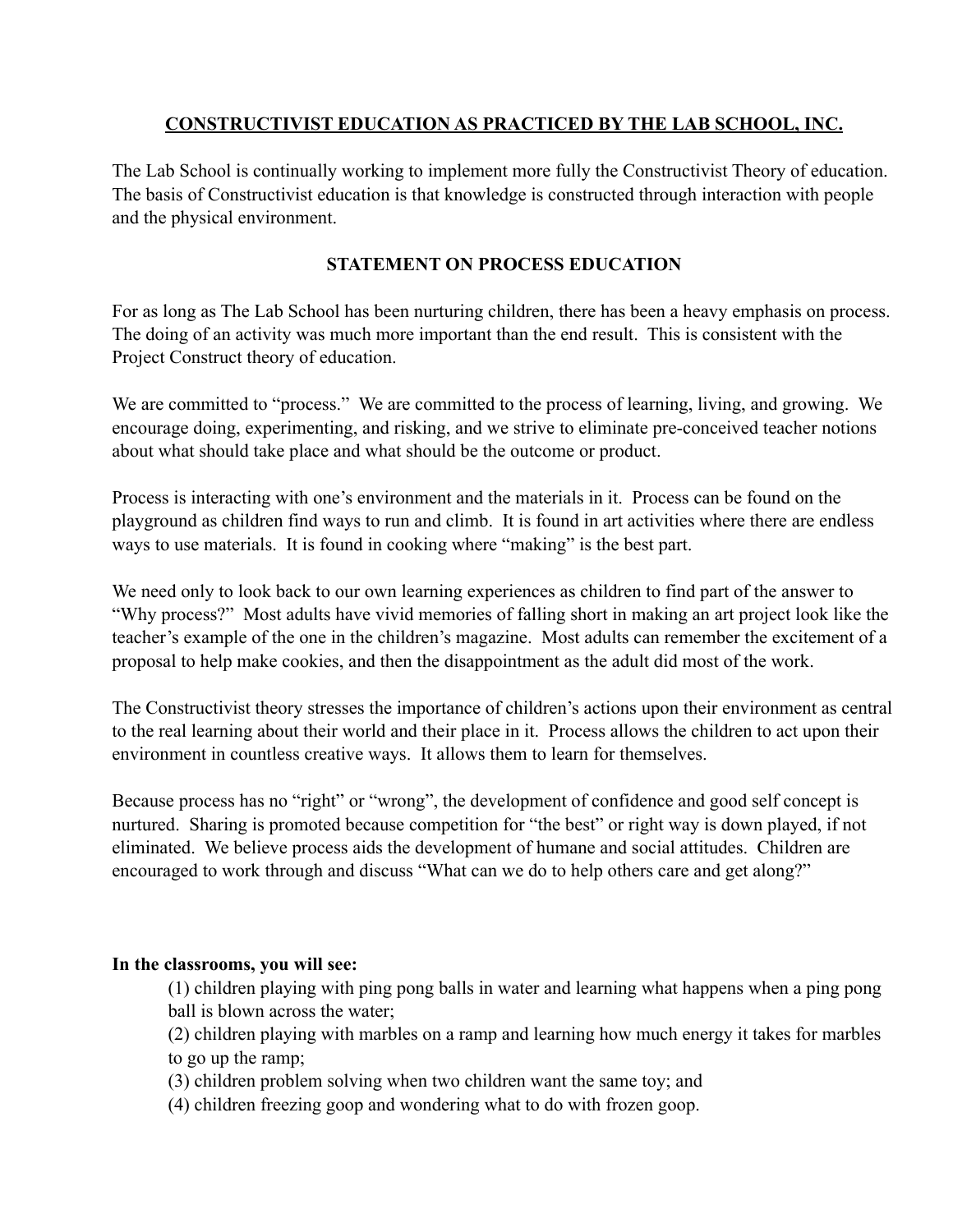In a Constructivist classroom, the teacher's role is to design learning experiences which will involve children and challenge them to problem solve. Thus in a classroom you will see:

 (1) a teacher saying to a child who is looking at a pendulum, "How do you suppose that pendulum can knock down that ball?"

(2) a teacher saying to a child, "I see you have a very high tower. I wonder how many blocks it took to make it that high?" and

 (3) the children finding a large box in the hall and the teacher saying, "How we can get that box through the door?"

Constructivism can only happen when there is an atmosphere of mutual respect. This is most clearly shown in the classroom when teachers and children support each other in their mistakes. Mistakes are considered opportunities for learning and not something to be avoided.

Through play, children construct knowledge. Characteristics of play have been defined as internal motivation which must be controlled by the player.

In response to the Theory of Constructivism, the Missouri Department of Secondary and Elementary Education has developed "Project Construct," a process oriented curriculum and assessment framework for working with children ages three through seven. Underlying the framework of the four Constructivist domains is an affirmation about children's disposition toward learning. We assume that children are disposed to being curious, taking initiative, being confident, and being creative. Out of these assumptions comes the curriculum which is divided into four domains:

# (1) SOCIO-MORAL DOMAIN

 In Project Construct, the socio-moral domain is defined as the growing capacity to relate emotionally, ethically, and intellectually to the world. The goals are:

(A) build relationships of mutual trust and respect with adults;

(B) build relationships with peers;

(C) consider the perspectives of others; and

(D) negotiate and apply rules.

# (2) COGNITIVE DOMAIN

 In Project Construct, cognitive domain is defined as children attempting to make sense of their experiences through constructing a framework of relation ships by which they organize information and make judgments. The areas and their goals are:

(A) Logico-mathematical Knowledge

(a) construct classificatory relationships;

(b) construct numerical relationships; and

(c) construct spatial and temporal relationships.

(B) Physical Knowledge

- (a) act on objects and observe reactions; and
- (b) act on objects to produce the desired effects.
- (C) Conventional Knowledge
	- (a) know personal information;
	- (b) know about the community; and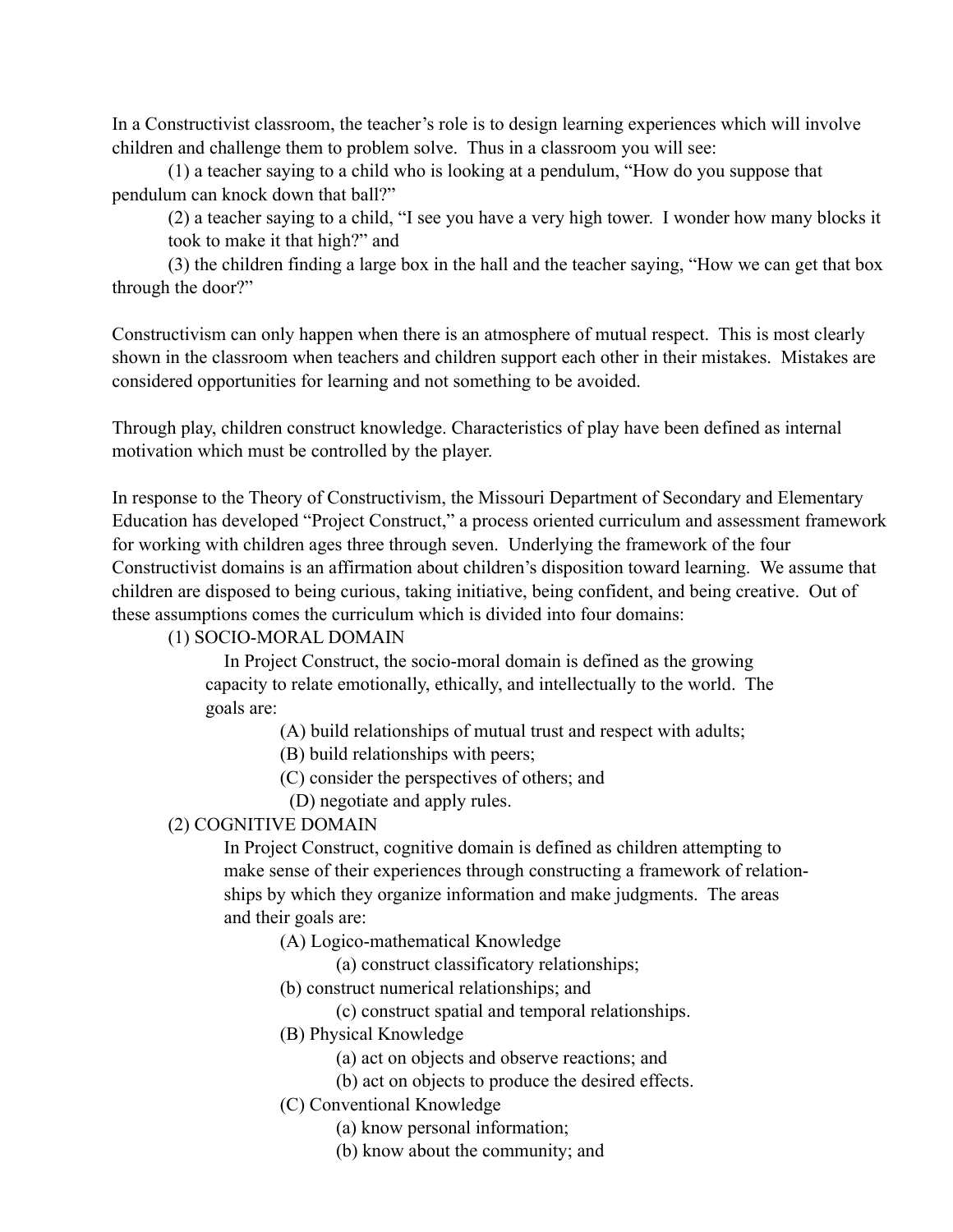(c) know conventional notations, manners, and customs.

# (3) REPRESENTATIONAL DOMAIN

 Project Construct defines this domain in the following way: "The growing capacity to form images or ideas of something seen or known or of something imagined." The areas and the goals are:

(A) Symbolic Development

(a) represent ideas and feelings through pretend play;

(b) represent ideas and feelings through movement;

(c) represent ideas and feelings through music; and

(d) represent ideas and feelings through art and construction.

(B) Language Development

(a) use language for a variety of functions;

(b) expand and refine the form and organization of language;

(c) construct meaning from language; and

(d) represent ideas and feelings through language.

#### (4) PHYSICAL DEVELOPMENT

 Physical development is defined as the ability to use one's body with increasing purpose, skill, and control. The areas and goals are:

(A) Motor Skills

(a) develop motor skills for personally meaningful purposes.

(B) Health and Safety

(a) develop healthy living practices.

*(Material for this section was taken from Project Construct, a Curriculum Guide, Missouri Department of Secondary and Elementary Education, 1992.)* 

#### **YEAR-END REPORTS**

**Parents will receive a Year-End Report. This report is divided into the four domains of the Project Construct philosophy. There are two forms of the report; one is for the younger children, and one is for the older children.** 

#### **DAILY ROUTINE/CURRICULUM OVERVIEW**

All of the classrooms follow a similar schedule. Each class has a gathering time when children have activities to do until most of the children arrive. Each room has two group times which are meetings when the children learn about the activities for the day, have a chance to share information, hear a story, sing songs, or take care of any business that is beneficial for the group. The main activities for the day are during "center time." This is when the children may make choices and do the activities that have been planned for the day. "Center time" usually lasts for about an hour each day. Snack and playground time are also part of each day. Children go outside for 30 minutes each day—weather permitting. Movement and Music, which is a 30 minute class, is taught once a week and focuses on rhythm, singing and creative movement development. Gross Motor class is a 30 minute class taught once a week and focuses on strengthening childrens' large muscle skill development. Children who attend school all day follow a similar curriculum in the afternoon. In addition to snack, playground, and "center time," the children also have lunch and nap time.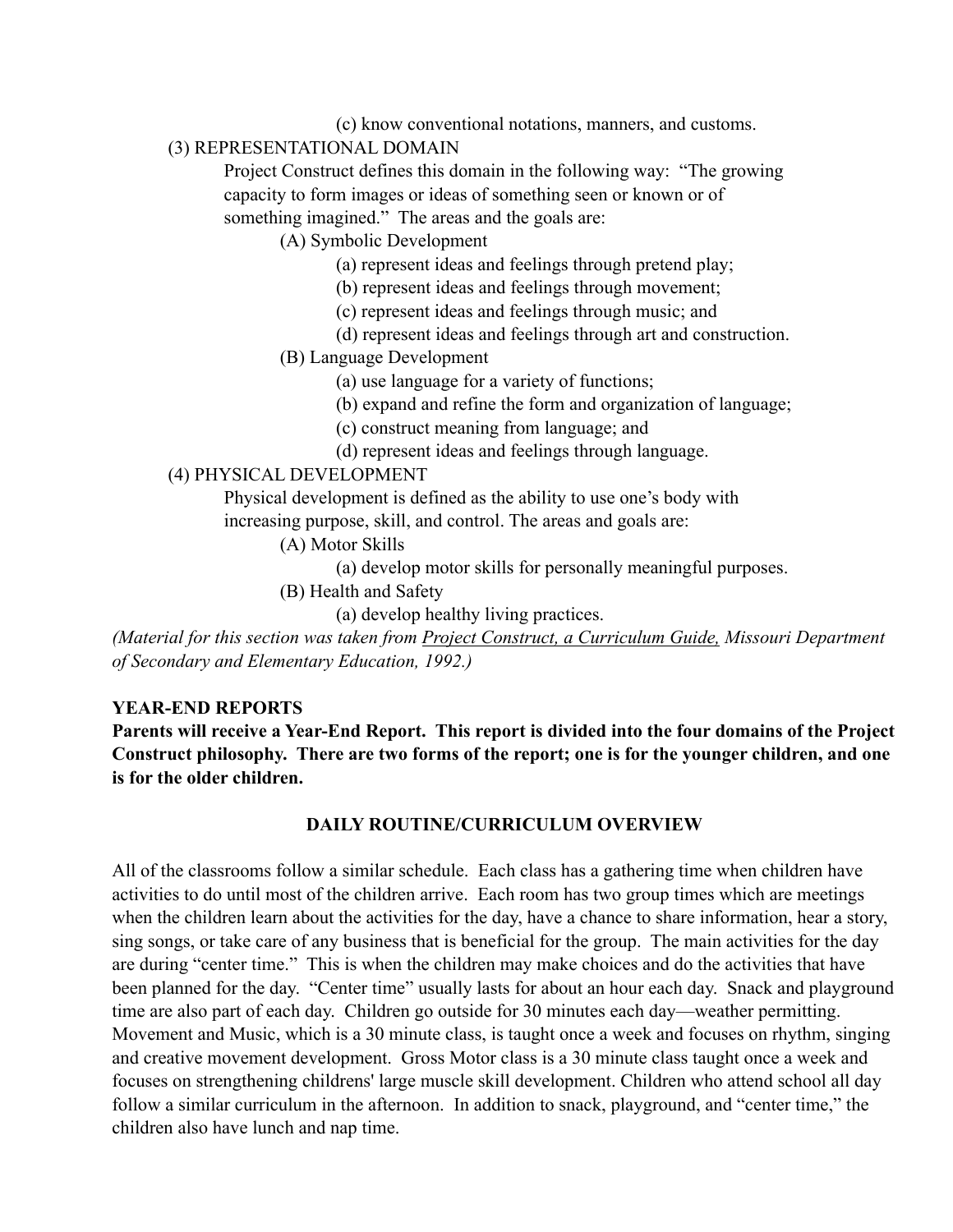As noted above, "center time" is the heart of the program. The teachers plan a variety of activities during the year which allow children to explore and manipulate their environment, thus giving them an opportunity to learn by doing. Activities which may appear to be "playing" are actually opportunities to practice language, pre-reading, pre-writing, math and science skills. Children's play is children's work. It is the developmentally appropriate way in which they will grow and learn. Some of the centers that one may see include, but are certainly not limited to, the following:

| Water/sensory play | physical knowledge |           | art/ painting/markers/ collages/ clay |                       |         |         |
|--------------------|--------------------|-----------|---------------------------------------|-----------------------|---------|---------|
| sculptures/weaving | woodworking        |           | Legos                                 | drawing/writing book/ |         |         |
| journal writing    | big books          | computers |                                       | math                  |         | cutting |
|                    | grocery story play |           | rhythms/making                        | blocks                |         |         |
| animal play        | cooking            |           | dramatic play                         |                       | puzzles | sewing/ |
| lacing             | listening stations | science   |                                       |                       |         |         |

Children make their choices each day. However, if a child is avoiding a certain type of activity, the teachers will try to encourage the child to try all activities that are available. Like adults, children will avoid something that is difficult for them.

# **Learning Objectives/Expectations**

At TLS, we believe that children need to be able to function within a community. All of our learning objectives are framed within the context of community. We recognize that children have individual needs, and we will provide opportunities for growth that are developmentally appropriate.

# **Three-Year-Old**

- I. Choices Children will be provided with the opportunity to make choices:
	- A. Activity choices
	- B. Choices about friends
	- C. Behavioral choices
- II. Use of Materials Children will be provided with the opportunity to:
	- A. Use materials appropriately
	- B. Use art materials creatively, yet within bounds
	- C. Understand and follow classroom limits on use of materials in appropriate areas
- III. Attention Span Children will be provided with the opportunity to:
	- A. Start and complete a task
	- B. Manage in a large group time ten minutes
	- C. Focus on the task at hand
		- 1. Listening to books/records
		- 2. Cleaning up
		- 3. Eating snack
		- 4. Small group activities
		- 5. Individual activities
- IV. Cognitive Development Children will be provided with the opportunity to:
	- A. Problem solve
	- B. Recognize their first name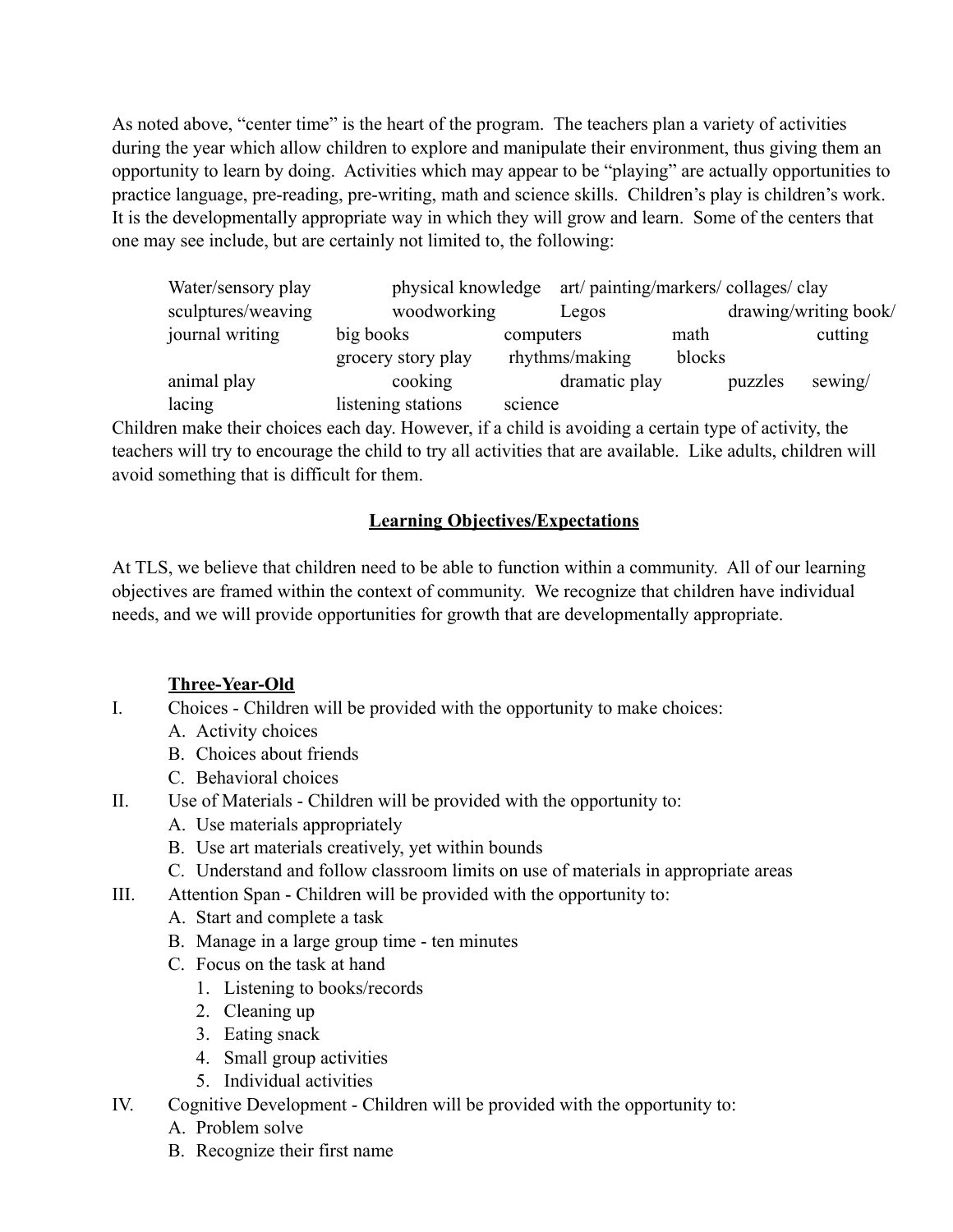- C. Rote count 1 10
- D. Know the names of their major body parts
- E. Know some positional words
- F. Participate in simple songs and rhythms
- G. Talk in complete sentences
- H. Follow two directions
- I. Name the primary colors
- J. Identify the common shapes
- K. Recall the sequence of a story
- L. Understand one-to-one correspondence for two items
- M. Ask questions
- V. Physical Knowledge Children will be provided with the opportunity to:
	- A. Engage in open-ended activities
	- B. Problem solve
	- C. Engage in hands-on science experiences
	- D. Demonstrates curiosity
	- E. Engage in critical thinking
- VI. Socio Moral Domain
	- A. Relationships with Adults Children will be encouraged to grow in the ability to:
		- 1. Come for help when needed
		- 2. Share information
		- 3. Accept emotional support when needed or offered
		- 4. Separate from parents
		- 5. Accept limits set by the adults
	- B. Relationships with Children Children will be encouraged to grow in their ability to:
		- 1. Engage in cooperative play
		- 2. Handle most situations without adult help
		- 3. Help another child and ask for help from another child
		- 4. Begin to use negotiating skills to solve interpersonal relationships
		- 5. Progress from egocentric ways to more sensitive feelings for others
	- C. Personal Development Children will be encouraged to grow in their ability to:
		- 1. Flow with the daily schedule
		- 2. Participate in a variety of the activities offered
		- 3. Complete an activity before starting another
		- 4. Repeat an activity several times to gain mastery over it
		- 5. Care for their personal belongings
		- 6. Perform self-care tasks
		- 7. Accept personal responsibility in cleaning up the room and caring for materials
		- 8. Seek help when needed
		- 9. Express their ideas, needs, and feelings in sentences to adults and peers
- VIII. Physical Development
	- A. Fine Motor Children will be provided an opportunity to grow in their ability to:
		- 1. Use drawing materials--markers, paint brushes, etc.
		- 2. Use a large variety of fine motor manipulatives
		- 3. Use materials that develop hand-eye coordination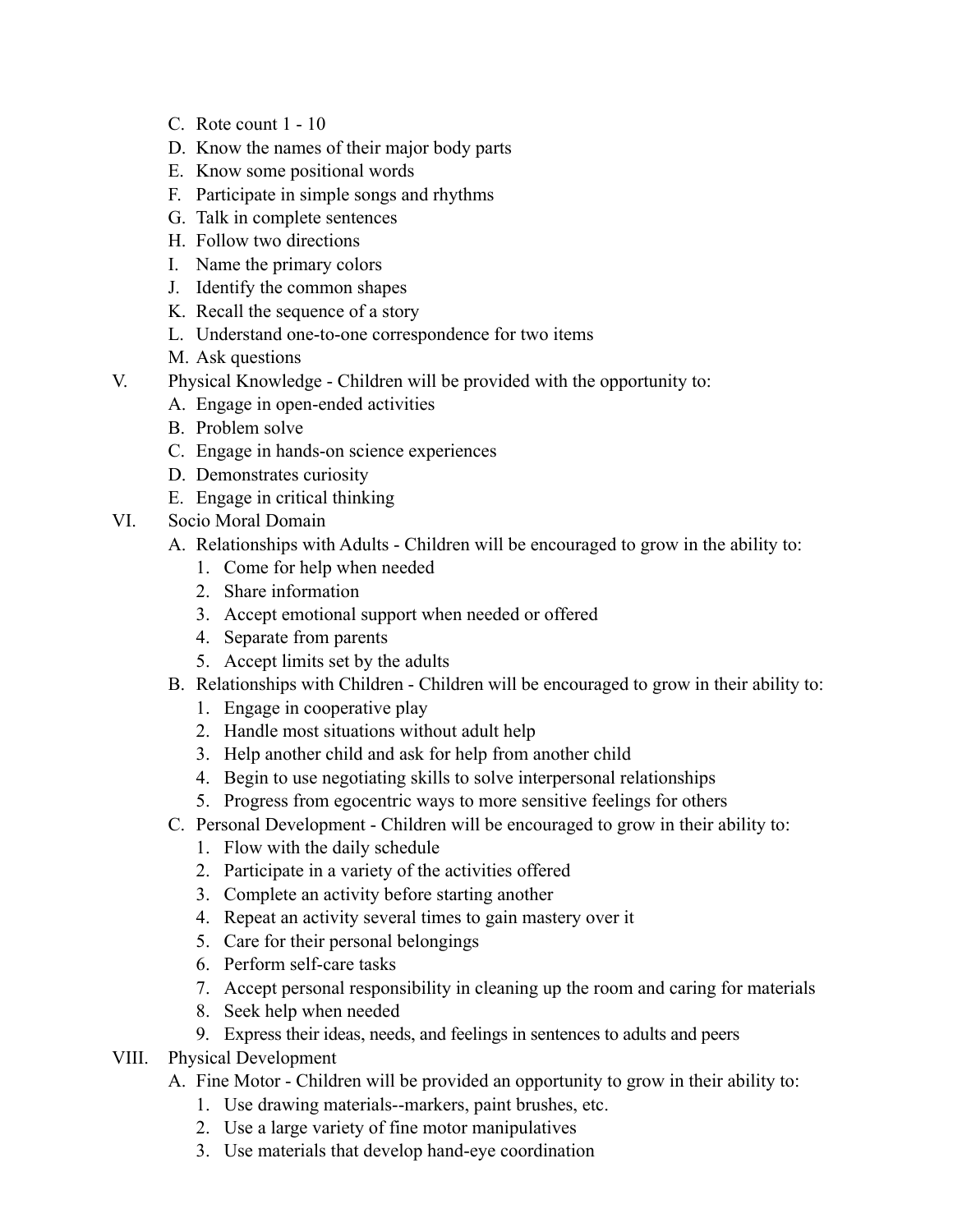- 4. Use a variety of art materials
- B. Gross Motor Children will be provided an opportunity to grow in their ability to:
	- 1. Climb
	- 2. Throw a ball
	- 3. Ride a tricycle, big wheel
	- 4. Roll on an incline mat
	- 5. Run
	- 6. Jump
	- 7. Walk on a balance beam
	- 8. Hop
	- 9. Move rhythmically

# **Four-Year-Old**

- I. Choices Children will be provided with the opportunity to make choices:
	- A. Activity choices
	- B. Choices about friends
	- C. Behavioral choices
	- D. Choices about roles in formal and informal dramatic play
	- E. Time management choices
- II. Use of Materials Children will be provided with the opportunity to:
	- A. Use materials appropriately
	- B. Use art materials creatively, yet within bounds
	- C. Understand and follow classroom limits on use of materials in appropriate areas
- III. Attention Span Children will be provided with the opportunity to:
	- A. Start and complete self-initiated activities
		- 1. Art experiences
		- 2. Table manipulatives
		- 3. Looking at/reading books
		- 4. Dramatic play experiences
		- 5. Science activities
		- B. Participate in teacher-initiated activities
			- 1. Group time 10-15 minutes
			- 2. Cleaning up
			- 3. Snack
			- 4. Small group activities
- IV. Cognitive Development Children will be provided with the opportunity to:
	- A. Problem solve
	- B. Ask questions
	- C. Recognize their first name
	- D. Print their first name
	- E. Know the names of persons and equipment within the classroom
	- F. Count 1 -15
	- G. Have an understanding of one-to-one correspondence
	- H. Recognize some letters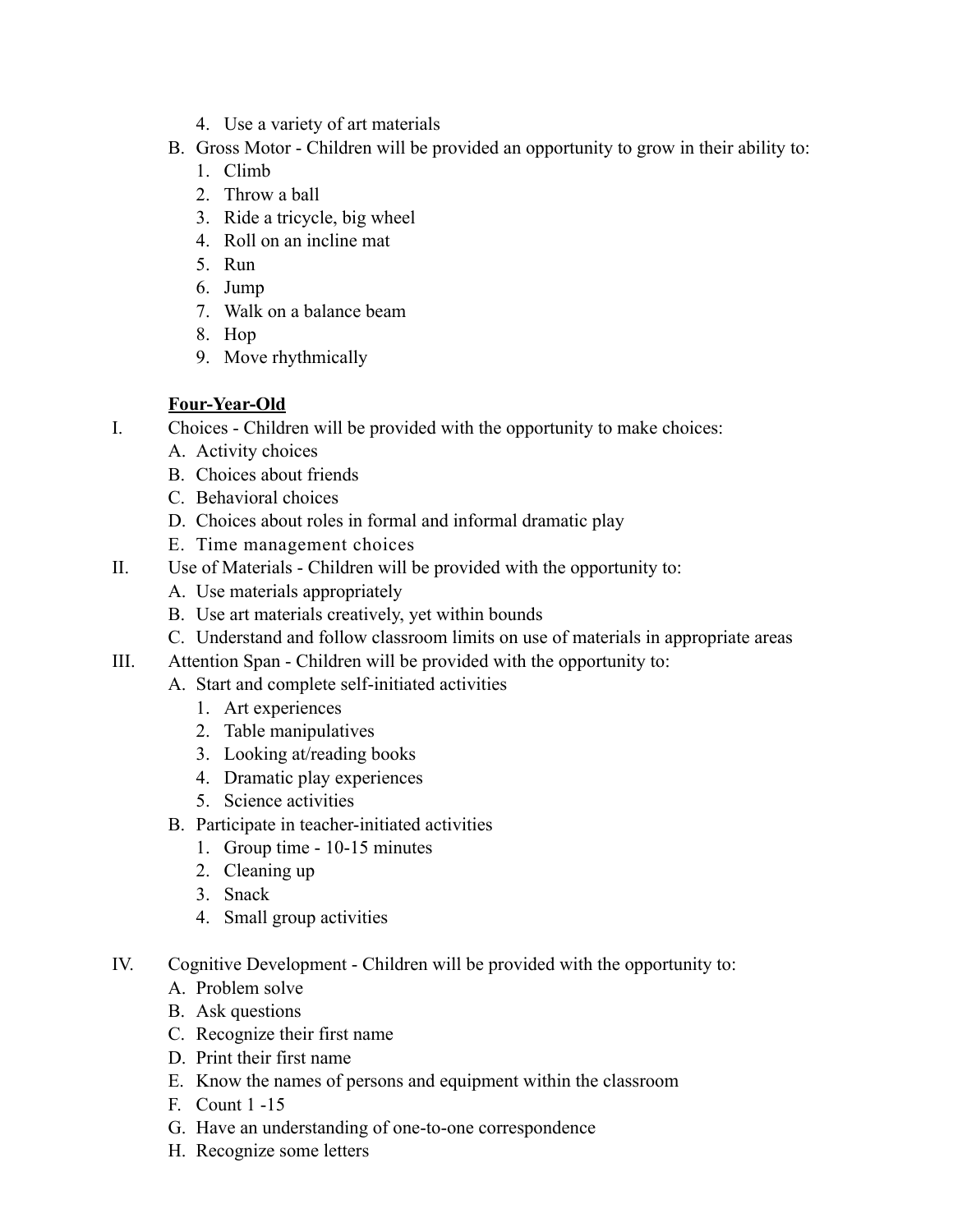- I. Sort objects color, shape
- J. Label major body parts
- K. Label colors
- L. Know the meaning of positional words
- M. Know the basic shapes
- N. Share experiences and articulate clearly
- O. Follow three directions
- P. Sing familiar songs and use hand motions if appropriate
- V. Physical Knowledge Children will be provided with the opportunity to:
	- A. Engage in open-ended activities
	- B. Problem solve
	- C. Engage in hands-on science experiences
	- D. Demonstrate curiosity
	- E. Engage in critical thinking
- VI. Socio Moral Domain
	- A. Relationships with Adults Children will be encouraged to grow in the ability to:
		- 1. Come for help when needed
		- 2. Share information easily
		- 3. Accept emotional support when needed or offered
		- 4. Separate from parents
		- 5. Accept limits set by the adults
	- B. Relationships with Children Children will be encouraged to grow in their ability to:
		- 1. Relate to one or two other children
		- 2. Play cooperatively
		- 3. Handle most social interactions without help
		- 4. Use negotiating skills to solve interpersonal relationships
		- 5. Help one another and ask help of other children
		- 6. Give evidence of friendships expanding and deepening
		- 7. Accept limits set by the group
	- C. Personal Development Children will be encouraged to grow in their ability to:
		- 1. Handle daily transitions
		- 2. Participate in a variety of the activities offered
		- 3. Recognize their own and others' abilities
		- 4. Defend own rights and rights of others
		- 5. Be responsible for personal belongings and self care
		- 6. Express their ideas, needs, and feelings in sentences to adults and peers
- VII Physical Development
	- A. Fine Motor Children will be provided an opportunity to grow in their ability to:
		- 1. Cut on a short, straight line
		- 2. Use a pincer grasp with crayons, markers, pencils
		- 3. Follow a peg block pattern
		- 4. Complete a 10-piece puzzle
		- 5. Pour water at snack time
		- 6. Control a paint brush
		- 7. Reproduce a circle, cross, square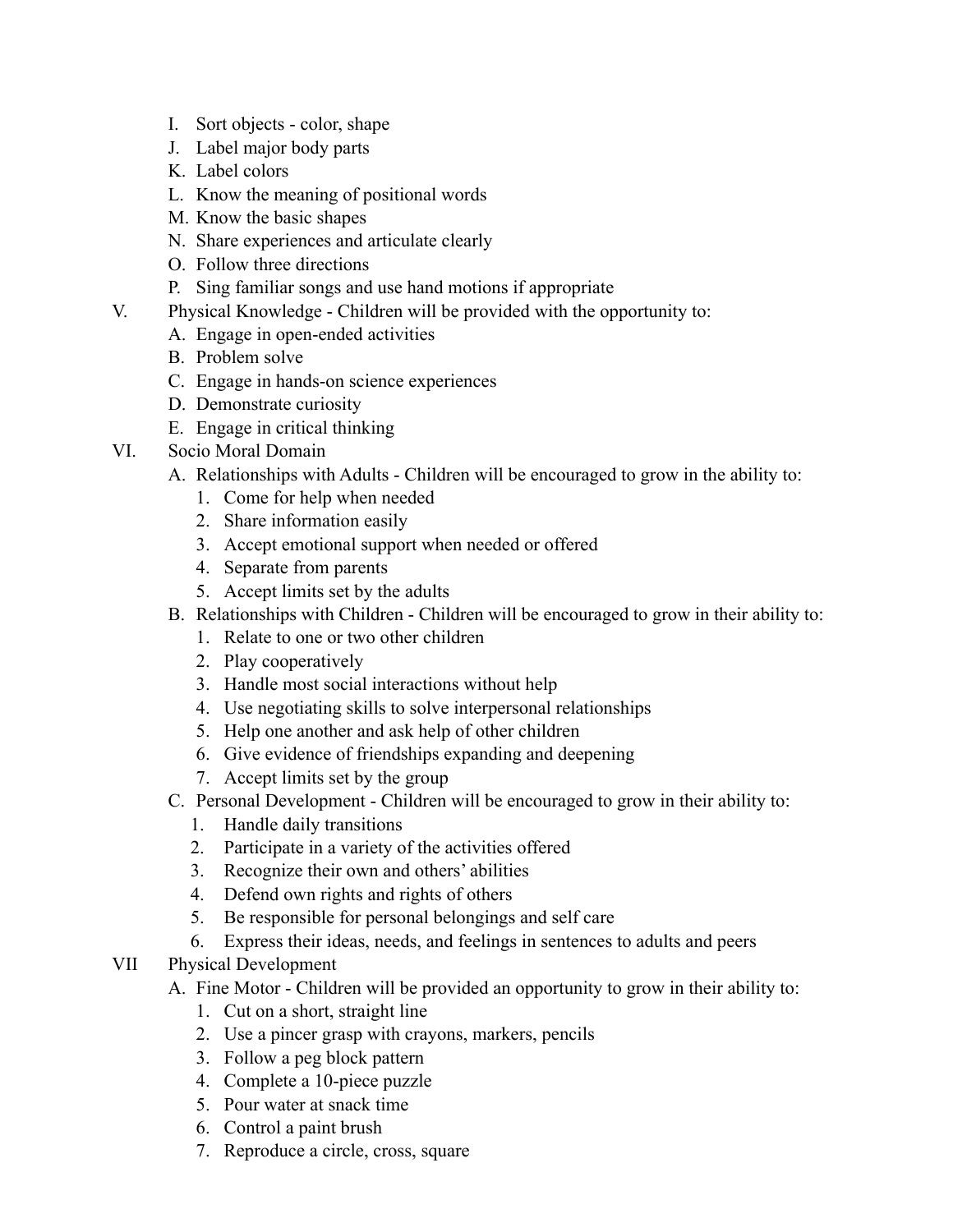- 8. Finish zipping after the zipper has been started
- 9. Draw a person in three/six parts
- B. Gross Motor Children will be provided an opportunity to grow in their ability to:
	- 1. Climb using alternate feet
	- 2. Throw, catch, and bounce a ball
	- 3. Ride a tricycle, big wheel
	- 4. Somersault on an incline mat
	- 5. Run and stop with adult direction
	- 6. Jump up and down
	- 7. Gallop
	- 8. Move rhythmically to music
	- 9. Walk across the balance beam

# **Five-Year-Old**

- I. Choices Children will be provided with the opportunity to make choices:
	- A. Activity choices
	- B. Choices about friends
	- C. Behavioral choices
	- D. Choices about roles in formal and informal dramatic play
	- E. Time management choices
- II. Use of Materials Children will be provided with the opportunity to:
	- A. Use materials appropriately
	- B. Use art materials creatively, yet within bounds
	- C. Understand and follow classroom limits on use of materials in appropriate areas
- III. Attention Span Children will be provided with the opportunity to:
	- A. Start and complete self-initiated activities
		- 1. Art experiences
		- 2. Manipulatives
		- 3. Reading books
		- 4. Dramatic play activities
		- 5. Science activities
		- 6. Writing letters to friends
	- B. Participate in teacher-initiated activities
		- 1. Group time 15 minutes
		- 2. Cleaning up
		- 3. Snack
		- 4. Small group activities
		- 5. Learning centers
- IV. Cognitive Development Children will be provided with the opportunity to:
	- A. Problem solve
	- B. Ask questions
	- C. Recognize their first name
	- D. Print their first name
	- E. Know the names of persons and equipment within the classroom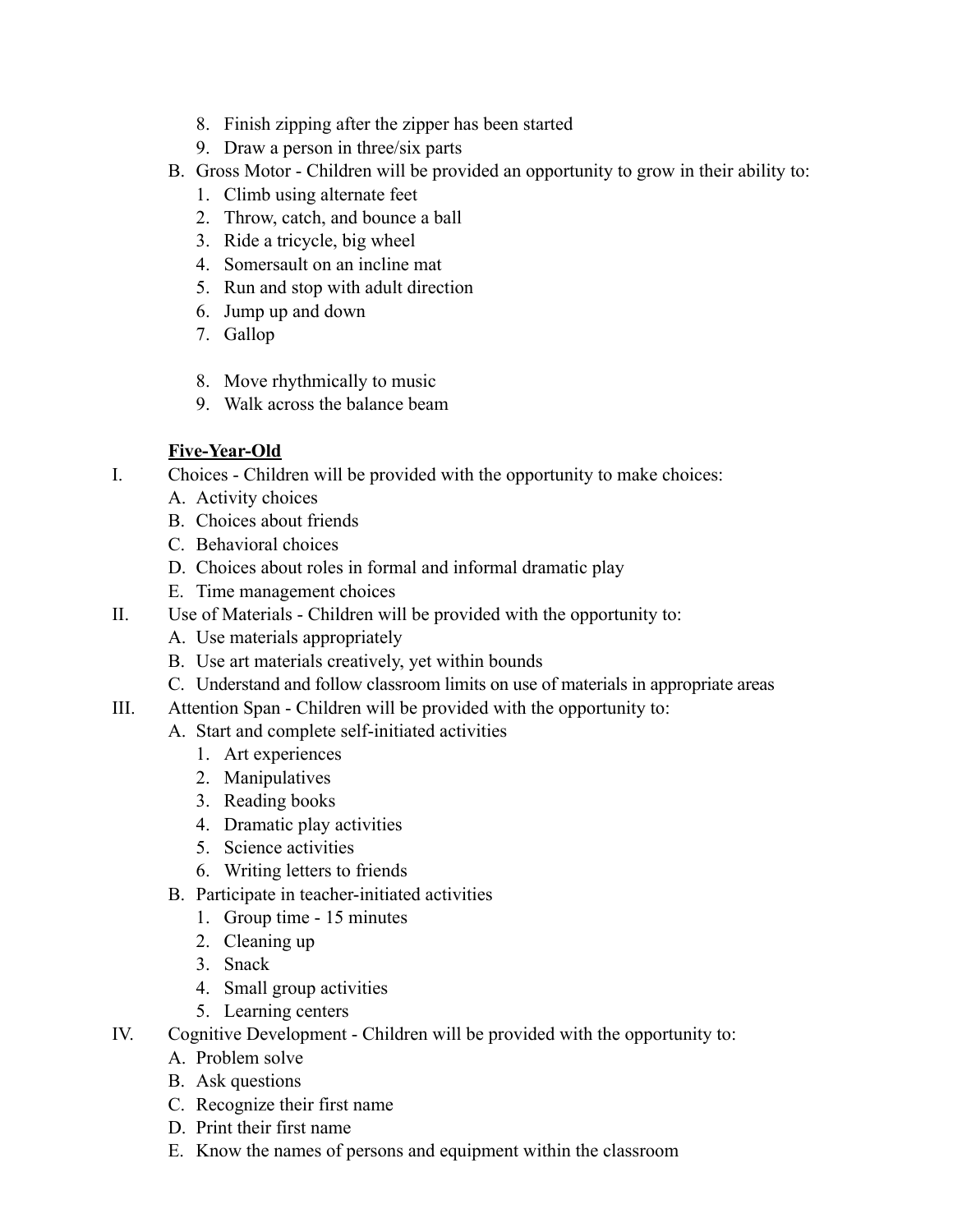- F. Count 1 -20
- G. Have an understanding of one-to-one correspondence
- H. Recognize some letters
- I. Sort objects by two characteristics
- J. Label major body parts
- K. Label colors
- L. Know the basic shapes
- M. Share experiences and articulate clearly
- N. Follow three directions
- O. Sing familiar songs and use hand motions if appropriate
- P. Rhyme
- Q. Put pictures in sequence
- R. Understand opposites
- S. Tell a story in sequence
- T. Comprehend what is heard
- U. Make comparisons (e.g., length--short, shorter, shortest)
- V. Physical Knowledge Children will be provided with the opportunity to:
	- A. Engage in open-ended activities
	- B. Problem solve
	- C. Engage in hands-on science experiences
	- D. Demonstrates curiosity
	- E. Engage in critical thinking
- VI. Socio Moral Domain
	- A. Relationships with Adults Children will be encouraged to grow in their ability to:
		- 1. Come for help when needed
		- 2. Share information easily
		- 3. Accept emotional support when needed or offered
		- 4. Separate from parents
		- 5. Accept limits set by the adults
	- B. Relationships with Children Children will be encouraged to grow in their ability to:
		- 1. Relate to one or two other children
		- 2. Play cooperatively
		- 3. Handle most social interactions without help
		- 4. Use negotiating skills to solve interpersonal relationships
		- 5. Help one another and ask help of other children
		- 6. Give evidence of friendships expanding and deepening
		- 7. Accept limits set by the group
	- C. Personal Development Children will be encouraged to grow in their ability to:
		- 1. Handle daily transitions
		- 2. Participate in a variety of the activities offered
		- 3. Recognize their own and others' abilities
		- 4. Defend own rights and rights of others
		- 5. Be responsible for personal belongings and self care
		- 6. Express their ideas, needs, and feelings in sentences to adults and peers
		- 7. Button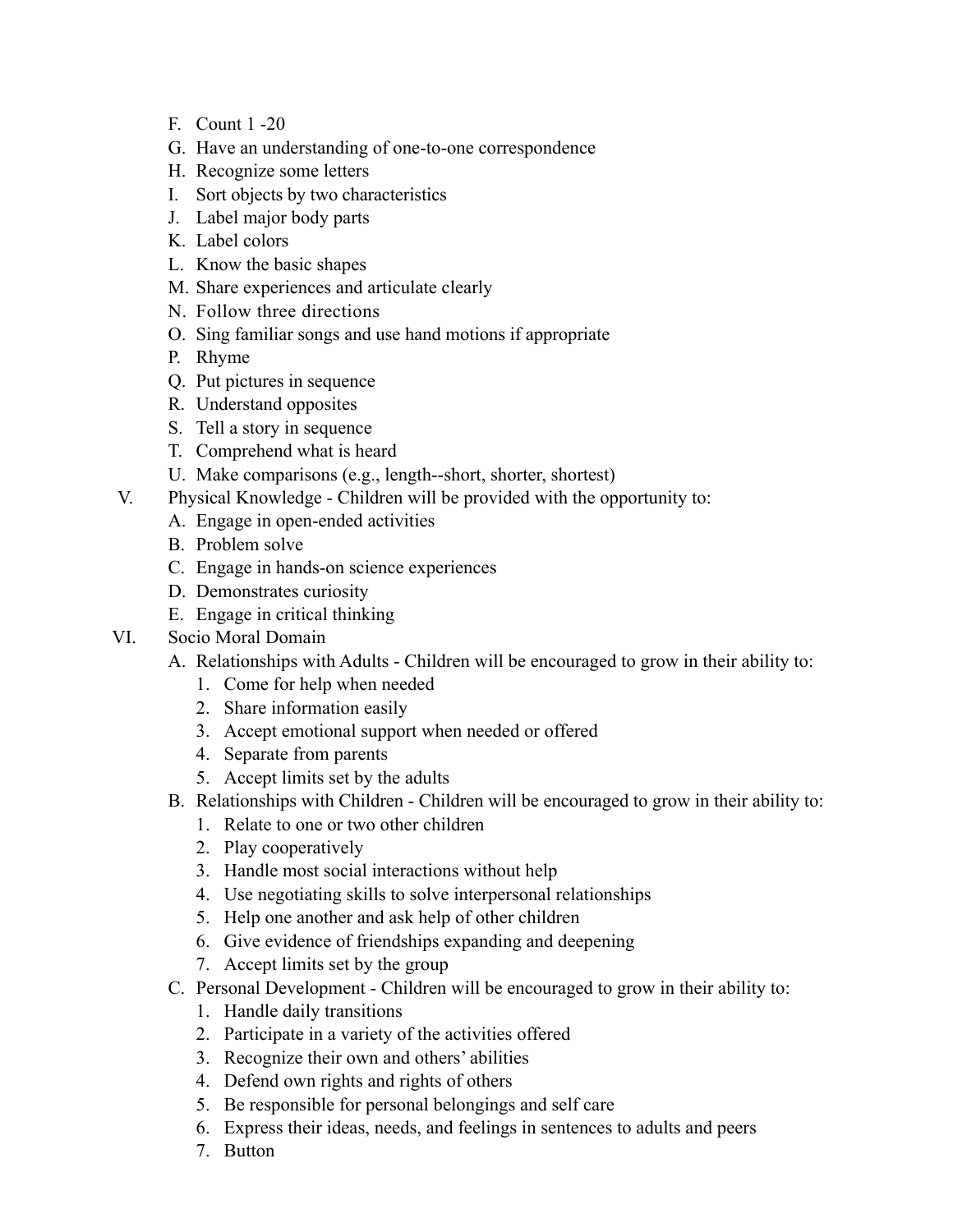- VII. Physical Development
	- A. Fine Motor Children will be provided an opportunity to grow in their ability to:
		- 1. Cut on a short, straight and/or curved line
		- 2. Use a pincer grasp with crayons, markers, pencils
		- 3. Follow a peg block pattern
		- 4. Complete a 12-piece puzzle
		- 5. Pour water at snack time
		- 6. Control a paint brush
		- 7. Reproduce a circle, cross, square
		- 8. Finish zipping after the zipper has been started
		- 9. Draw a person with six parts
		- 10. Appropriately use fingers in finger plays
		- 11. Control glue
	- B. Gross Motor Children will be provided an opportunity to grow in their ability to:
		- 1. Climb using alternate feet
		- 2. Throw, catch, and bounce a ball
		- 3. Ride a tricycle, big wheel
		- 4. Somersault on an incline mat
		- 5. Run and stop with adult direction
		- 6. Jump up and down
		- 7. Gallop
		- 8. Move rhythmically to music
		- 9. Walk across the balance beam
		- 10. Hop three times on one foot

# **DISCIPLINE**

In every early childhood center, there are children who test limits. While we understand that this is part of developmental growth, we also understand the need for consequences of unacceptable behavior. Unacceptable behavior falls under three categories:

- (1) actions which are self-injurious;
- (2) actions which injure others; and
- (3) misuse of materials.

Teachers use positive techniques to help children maintain self-discipline. They include:

- (1) elimination of the potential problem;
- (2) anticipation;
- (3) discussion/explanation;
- (4) redirection;
- (5) positive reinforcement;
- (6) encouragement rather than competition, comparison, or criticism;
- (7) group meetings/discussions; and/or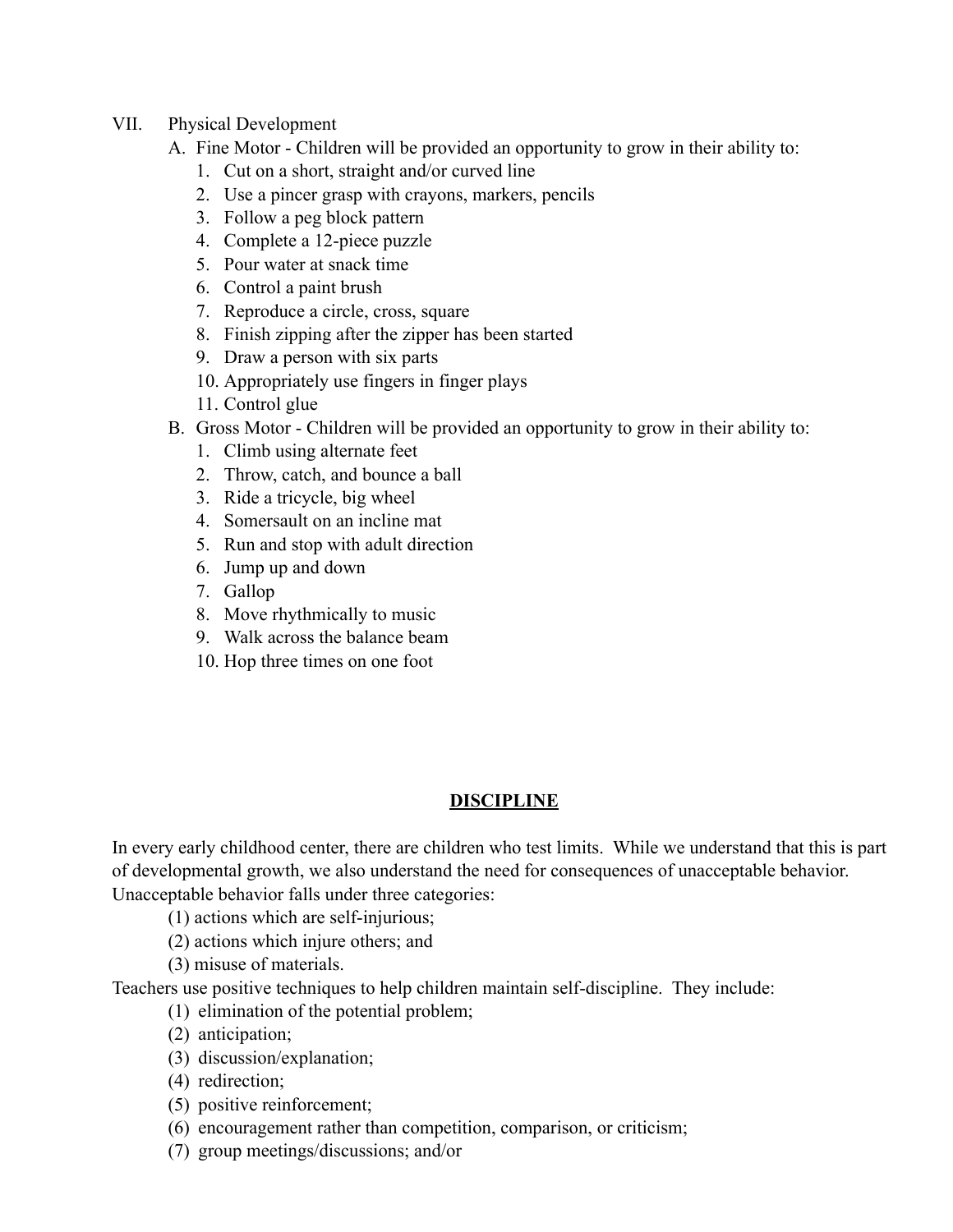(8) teacher proximity and touch.

In instances when children test the limits, the following steps will be taken:

(1) The child and teacher (and other children if involved) will dialogue about the misbehavior and work out an appropriate solution to the problem;

(2) if the problem continues, the child will be removed from that area of the classroom and helped to engage in constructive play in another part of the room. Dialogue about the misbehavior will/may occur later; and

(3) if there is repeated misbehavior, the child will be allowed to sit in the office and read a book until it is believed that the child can again function in the classroom appropriately. Dialogue will again occur.

Corporal punishment, which is defined as "hitting a child," will never be used. We believe that no one has the right to hit another individual and that hitting a child is counterproductive and says that we affirm violence.

The Lab School professes a peaceful environment; therefore, everyone here believes that children should be treated with respect and dignity and in a peaceful manner. Occasionally, however, a child may get out of control which may potentially cause injury to himself/herself or to others. If that happens, restraint may be needed, but it is done in an appropriate manner so as to protect all who are involved.

# **ORIENTING CHILDREN AND FAMILIES TO THE PROGRAM**

Parents and their children are always invited for a personal tour to learn about the school and to be sure it is a good fit for the child and family. After admission into the program, parents receive written communication about the coming school year and are invited to a Parent Orientation Night where the director and teachers have time to explain in detail what families need to know in order to feel comfortable and to be successful. Parents and children come to school for a short, individual classroom visit so there is an opportunity to see the teacher in the school setting. A children's book is given as a gift to each child during the visit. Friends of the Lab School organizes a class play day before school begins for parents and children to get-to-know each other. The first day of school is a short day, and parents are welcome to stay for a Parent Reception.

# **FAMILY INFORMATION ACCESS**

Licensing require parents to be informed that they have access to the following information: (1) staff child abuse and neglect/criminal record forms; (2) licensing regulations; (3) licensing inspections (4)lesson plans; and (5) the child's developmental records. Materials are available for review by appointment in the office.

# **TUITION PAYMENTS**

Parents are asked to sign a Tuition Agreement which indicates the amount due for tuition. During the academic year (August - May), there are 10 payments which are due on the 1st of the month with a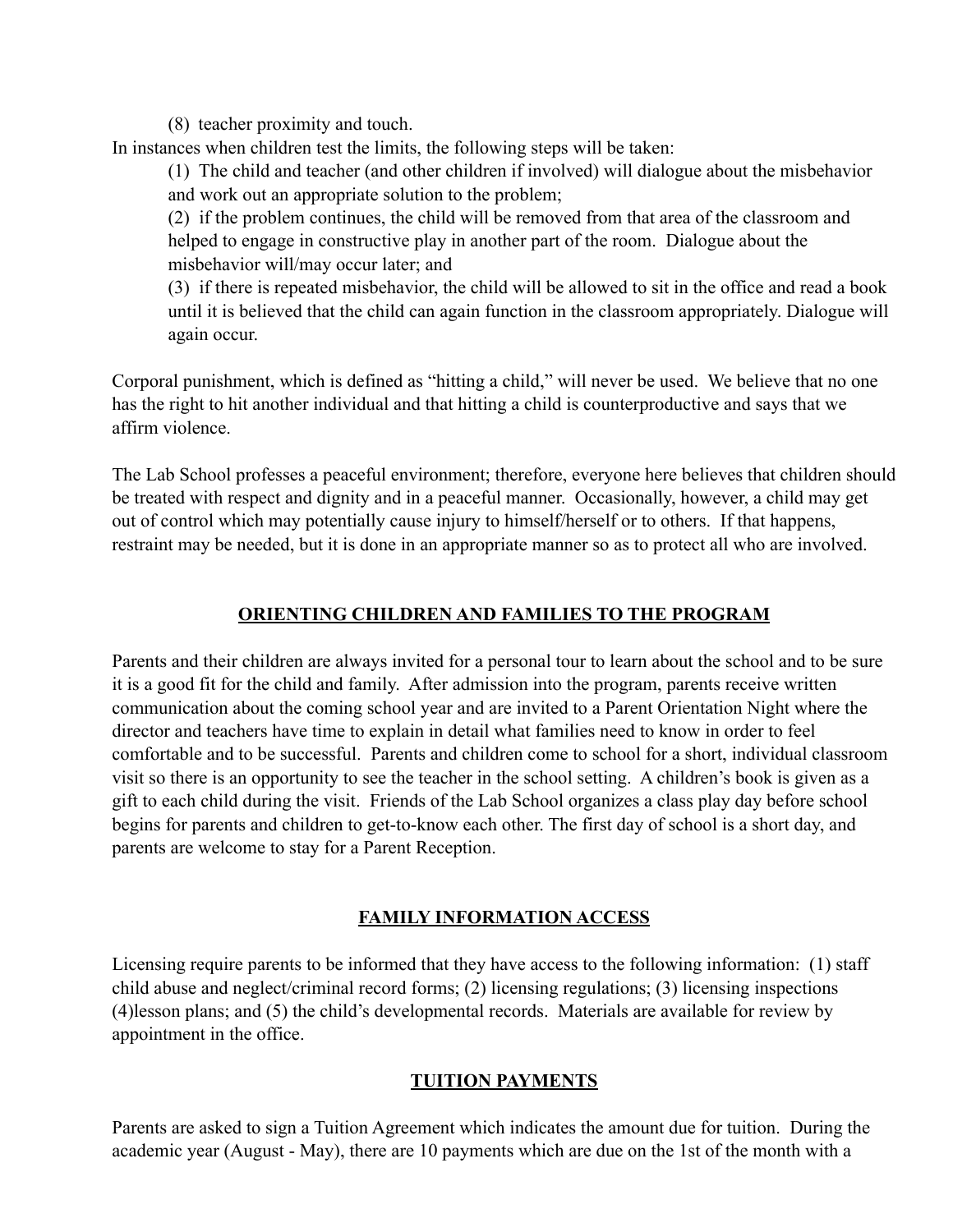\$20.00 late fee for payments received after the 5<sup>th</sup> of each month. If payment is not received by the 1<sup>st</sup> of the following month, your child may be taken out of the program and put at the end of the waiting list. All delinquent tuition fees, late fees, and a \$25.00 re-entry fee will be charged and paid before your child can be re-entered into the program. Monthly bills will not be sent out. Receipts will be made upon requests.

A separate Summer Contract will be used for students attending camp during the summer months. Enrollment for the summer begins in March.

A once a year non-refundable enrollment fee will be assessed upon acceptance to the school and guarantees your child's placement in the school. The fee is \$100.

# **WITHDRAWL FROM THE LAB SCHOOL**

In order to allow us to serve as many families as we can, we request that you give two weeks' notice in writing, if you decide to withdraw your child. If two weeks' notice is not given, you will be charged for those two weeks.

# **SCHOLARSHIPS**

There are a limited number of scholarships available for students who need them. An application and a copy of your current Federal Income Tax Form need to be submitted. The Scholarship Committee anonymously reviews each request to determine if a scholarship will be granted.

# **SCHOOL HOURS**

The Lab School programming hours are from 7:00 a.m. – 6:00 p.m. during the academic year and 9:00 a.m.-1:00 p.m. during the Summer. Your child's attendance time depends on the classes contracted for during the academic year (August – May) and/or summer (June – August). Early Care is from 7:00 a.m. – 9:00 a.m. during the academic year. Morning classes (Red, Green, Blue) are from 9:00 a.m. – 11:45 a.m. Lunch Bunch is from 11:45 -1:45 and includes lunch and extra play and curriculum time. The Yellow class is from 11:45 a.m. – 6:00 p.m. (or until you pick up) and includes lunch, the license required nap and regular preschool curriculum.

Only children who have signed up for Early Care may come to school before 9:00 a.m. All others should arrive at 9:00 a.m. when classes begin.

Children who are in all day school may be in Early Care 7:00-9:00 a.m., a preschool class Red, Green, or Blue from 9:00-11:45 a.m., and then the Yellow Class 11:45 a.m.-6:00 p.m.

Parents need to be sure children are picked up on time: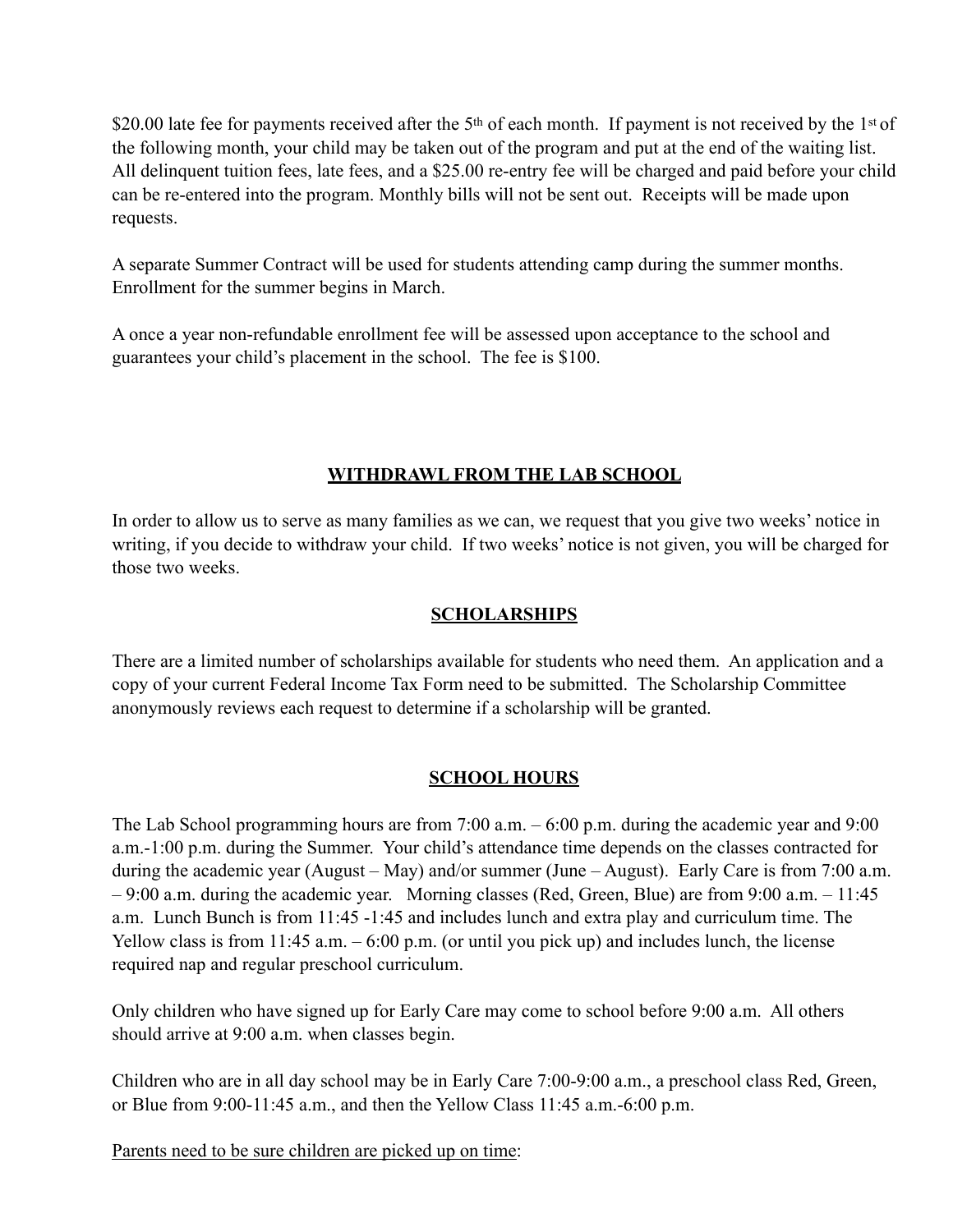11:45 a.m., Red, Green, Blue classes; 1:45 p.m., Lunch Bunch 6:00 p.m., Yellow class.

**\*There is a \$1.00 per minute fee for children who are picked up late. Parents will be asked to sign a Late Pick-up form and the fee is due in the office by the end of the following business day.** The expectation is that parents will not be late.

#### **CANCELLATION OF SCHOOL/SNOW POLICY**

**The Lab School follows the decisions of the Kirkwood R-7 School District with regard to school closure due to inclement weather. If the Kirkwood School District is closed due to inclement weather, the Lab School will be closed. The Lab School will not contact you regarding school closure if Kirkwood R-7 has announced their closure. Closing due to inclement weather is considered an "Act of God" and no refunds will be given on tuition. The Lab School reserves the right to cancel afternoon classes due to inclement weather. Parents will be contacted by telephone in the event that afternoon classes are canceled.** 

# **RELEASE OF CHILDREN**

On the bottom of the "Application for Admission" form, every parent completed a section which indicates who is authorized to pick up his/her child. If there is to be a change in the person who will pick up a child, we would like to be notified in writing when you drop off the child, or in extreme emergencies, by telephone**. It is assumed that anyone listed as "Person(s) Authorized to Pick Up My Child" has the authority to do so at any time.** However, we would prefer to have word from the parents (written or verbal) so there are "no surprises" and authorization forms do not have to be checked at pick up which is a very busy time. A picture ID may be requested to confirm identification. Parents may come to the office anytime to update information.

#### **SICKNESS/HEALTH**

State law requires that immunization or exemption forms must be on file by the first day your child attends. Your child will not be admitted to school if one of these form is not on file. In accordance with Licensing requirements, the parent or guardian of a child enrolled in or attending The Lab School may request notice of whether there are any children enrolled at our facility with an immunization exemption on file. If you would like to request this information, please contact the Director, and the information will be provided to you. Please note, the name or names of individual children are confidential and will not be released. Our response will be limited to whether or not there are children enrolled at our facility with an immunization exemption on file.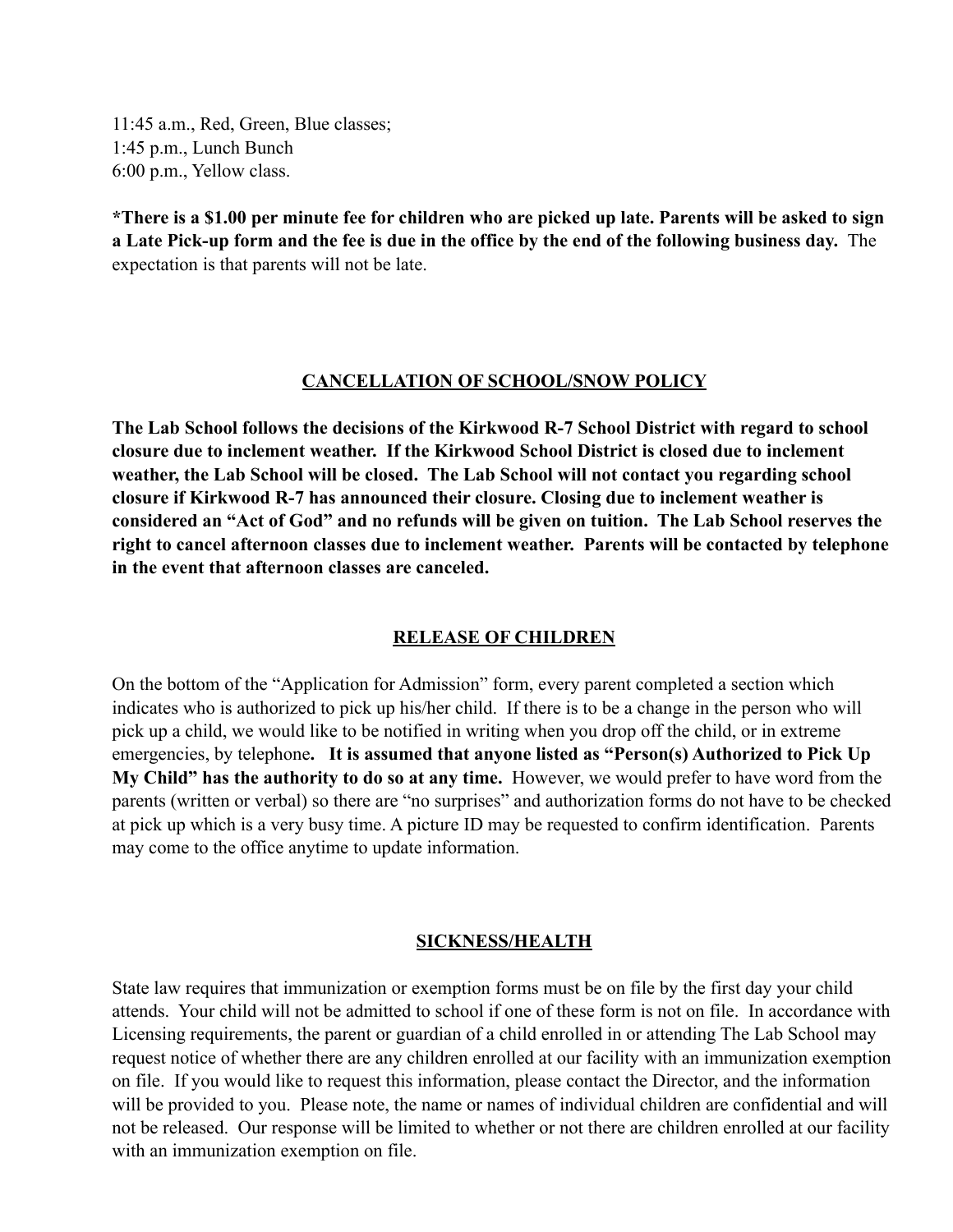Following a documented exposure of a communicable disease, children who are not immunized will be required to stay home from school for the entire incubation period of the disease, as regulated by St. Louis County Health Department. No tuition refunds will be made for these absences from school.

A health form signed by a physician and dated within 12 months of the first day of attendance must also be on file within 30 days of the first day of attendance. We will check all of the medical forms for allergies and other health concerns, but would also suggest you speak directly to your child's teachers to alert them to the issues and proper care of your child.

Children with congestion or a runny nose with a constant discharge, whether clear or not, should not be in school. A child who has a regular cough, acts lethargic or "weepy" because they obviously do not feel well should stay home. Children with a 100 degree temperature, diarrhea or vomiting must go home immediately and should stay at home until they are fever- free, diarrhea-free, vomiting-free for 24 hours. If a child gets sick at school, the parents will be called. Since sick children must be isolated, it is important for someone to pick up the child right away, whether it be the parent or another designated adult. Parents or their designee will sign an Illness Form upon pick-up. If you send your child to school ill, the other children are exposed to colds and viruses. It is assumed that when your child comes to school, he/she is well enough to participate in the entire day's activities including going outside to play. There are no provisions for keeping a child inside while the rest of the class goes out to play.

When your child is ill, we will follow the Missouri Department of Health regulations regarding school attendance unless we have a note from your child's physician stating that your child is not contagious and can return to school. (The illnesses listed below are the ones that we often deal with at school.)

| <b>Illness</b>         | <b>Conditions Child May Return to School</b>                                                        |
|------------------------|-----------------------------------------------------------------------------------------------------|
| Fever (for any reason) | Fever free for 24 hours                                                                             |
| Common Cold            | Fever free for 24 hours, no excessive coughing                                                      |
| <b>Strep Throat</b>    | At least 24 hours after beginning the medication,                                                   |
|                        | fever free for 24 hours                                                                             |
| Chicken Pox            | All lesions have to be crusted, generally day 6<br>after onset of rash                              |
| Pink Eye               | Approval in writing from physician needed                                                           |
| Head Lice              | Proof of treatment with NIX (or other medication),<br>delousing of personal articles, be "nit free" |
| <b>Fifth Disease</b>   | Approval in writing from physician needed                                                           |
|                        |                                                                                                     |

If your child contracts any communicable disease, please let us know so that we can notify other parents. Notices will anonymously advise parents of the presence of illness, the symptoms and other relevant information. We need to do this for the sake of the other children and our pregnant mothers. Also, please call the office if your child is sick and will be absent from school.

# **MEDICATION**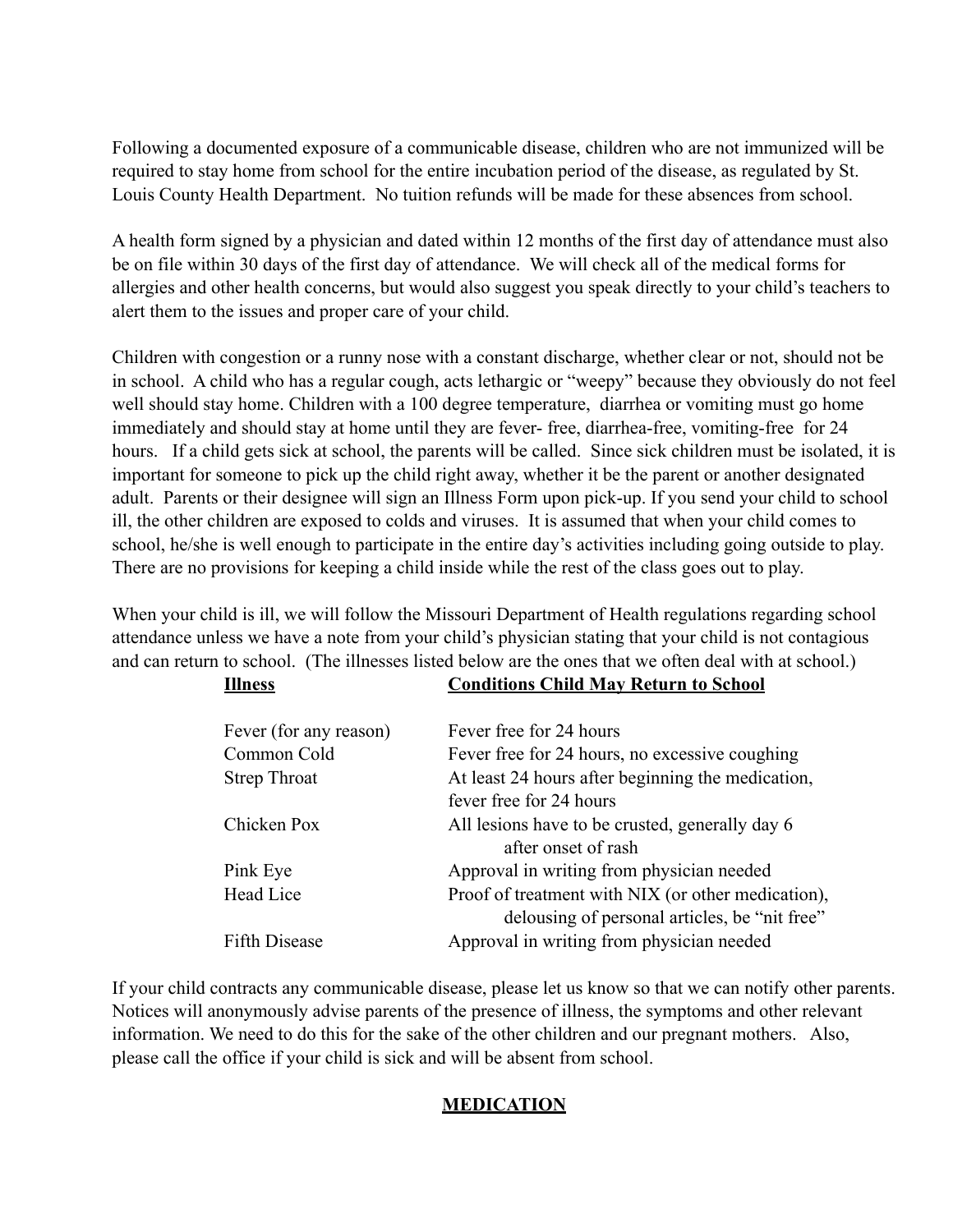Medication can be administered at school. However, parents will be required to sign a medical authorization form available in the office. Medicine must be in the original container with clear labeling of the child's name and dosage to be administered. In addition, the label should show the name and strength of the medication. A written record of the medicine administered will be kept. **All medication should be brought to the office and stored there. No medication is allowed in the classroom or in backpacks.** 

No medicines containing fever reducers (such as aspirin, Tylenol, acetaminophen or ibuprofen) will be administered at school without a doctor's written instructions saying what the dosage should be and that the child can be in school.

Please note: lip balm and sun screen are considered medicines by Licensing. They cannot be in the possession of your child and cannot be administered without a completed medical authorization form.

# **ACCIDENT/INJURY PROCEDURE**

When an accident occurs, the teacher/s will first take care of the child by treating the injury (soap, water, band-aid, ice), taking the child to the office for treatment there, or calling 911 and/or administering first aid (no medicine can be used) or CPR, if needed. After the child has been taken care of, the teacher who witnessed the accident or was most involved will fill out an accident form (Missouri Department of Health Bureau of Child Care Safety and Licensure standard form). Accident reports must be completed if the accident caused a mark or bruise to any part of the body or if there was any head injury (even if a mark is not apparent) or if any treatment was given—such as ice, or a band-aid.

The Director and/or Administrative Assistant will be made aware of the injury and the cause when the child is brought to the office for medical attention or when the accident report is secured. Parents are called if the child seems to be terribly upset and cannot be calmed, or if there are any marks which might alarm a parent at the time of pick up. Parents are also called if there is uncertainty regarding the nature of the injury or involvement of a tooth or possible stitches being needed. **Please be sure all home, work, cell, and local emergency contact numbers are up-to-date!** Accident reports must be signed by the teacher in charge, Director, and parent. A copy will be given to the parent and the original placed in the child's file.

Please note that Licensing regulations state that no medicines, ointments, etc. or EpiPen can be administered to any child unless the parent has completed a Medication Administration Form.

# **TOILET LEARNING**

The program is licensed for children who are potty trained. All children who attend are expected to wear underwear (pull-ups and diapers are not allowed.) Our expectation is that children are "independent" in the bathroom. Independent bathroom skills include: recognizing when there is a need to go, getting onto the toilet, wiping, pulling up appropriate clothing, flushing and washing hands. Teaching staff will talk children through the process. Teaching staff will regularly remind children to use the bathroom and take class bathroom breaks to assist in children being successful with toileting. Children who have a toileting accident at school will be immediately changed into clean clothing. Parents will provide extra clothing.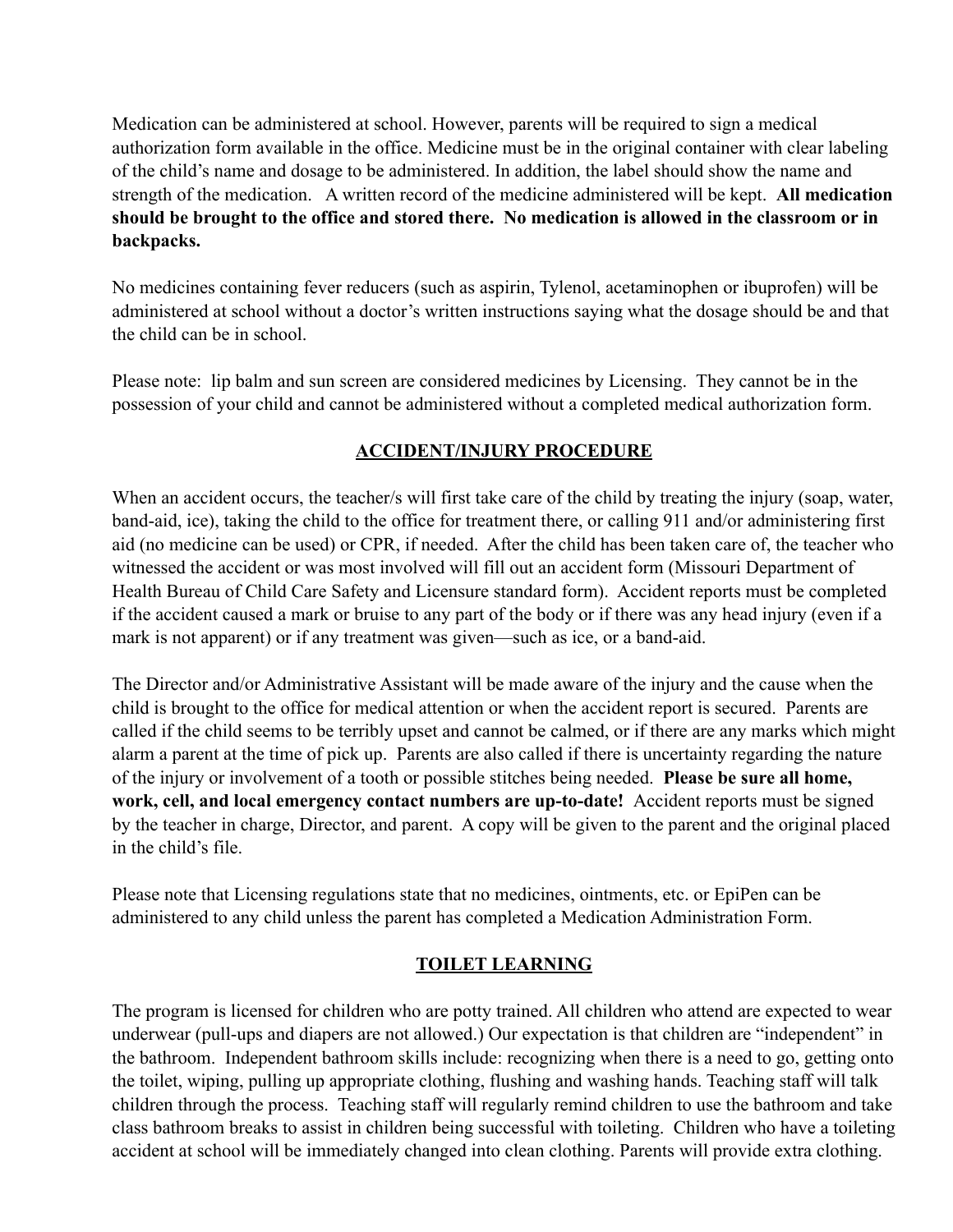Parents of children who frequently have toileting accidents (3 accidents) will be asked to keep their child home from school for a period of one week to work on toileting skills.

After the one week period the child may return to his/her regular attendance. The parent will again be asked to keep their child home from school for a period of one week in the event that the child continues to have frequent toileting accidents (2 accidents). Teaching staff will keep parents informed of all concerns and will conference with parents as needed. Decisions concerning enrollment will be addressed following the second week out. Tuition will not be refunded for the two week period.

# **PARKING/ENTRANCE**

The Lab School parking lot is on the southeast corner of Grace Episcopal Church and is accessible from Argonne, Madison, and Monroe. You may enter the building from the northeast entrance which is by the playground or you may enter using the south entrance which is handicapped accessible. The latter entrance may be best for families who have young children in strollers since there are no steps. Please be sure that you park your car in a designated area and not in any of the fire lanes including the circle drive on the south side of the building. Parents will have a key code to use to enter the building. The code is changed at regular intervals during the school year.

The Church has a full time working staff that has reserved parking on the north part of the parking lot.

# **CAR SAFETY INFORMATION**

It is the responsibility of the parents/guardians to transport their child/children to Lab School and get your child out of the car. Parents will hand the child off to the teacher at carpool drop off. Parents will need to wear a mask at drop off and pick up. The teacher will sign the child in at drop off. The parent will have already filled out the health questionnaire.

If you have a sick or sleeping child in your car, you may call the school and we will bring your preschooler to you at pick-up or drop off. You can authorize another parent whom you know to pick up your child or to watch your other children in the car, once you notify the office.

**\*\*Siblings should never be left in the car on the parking lot. \*\*Children will only be released to people on your approved pick-up list.** 

# **OUTDOOR PLAY**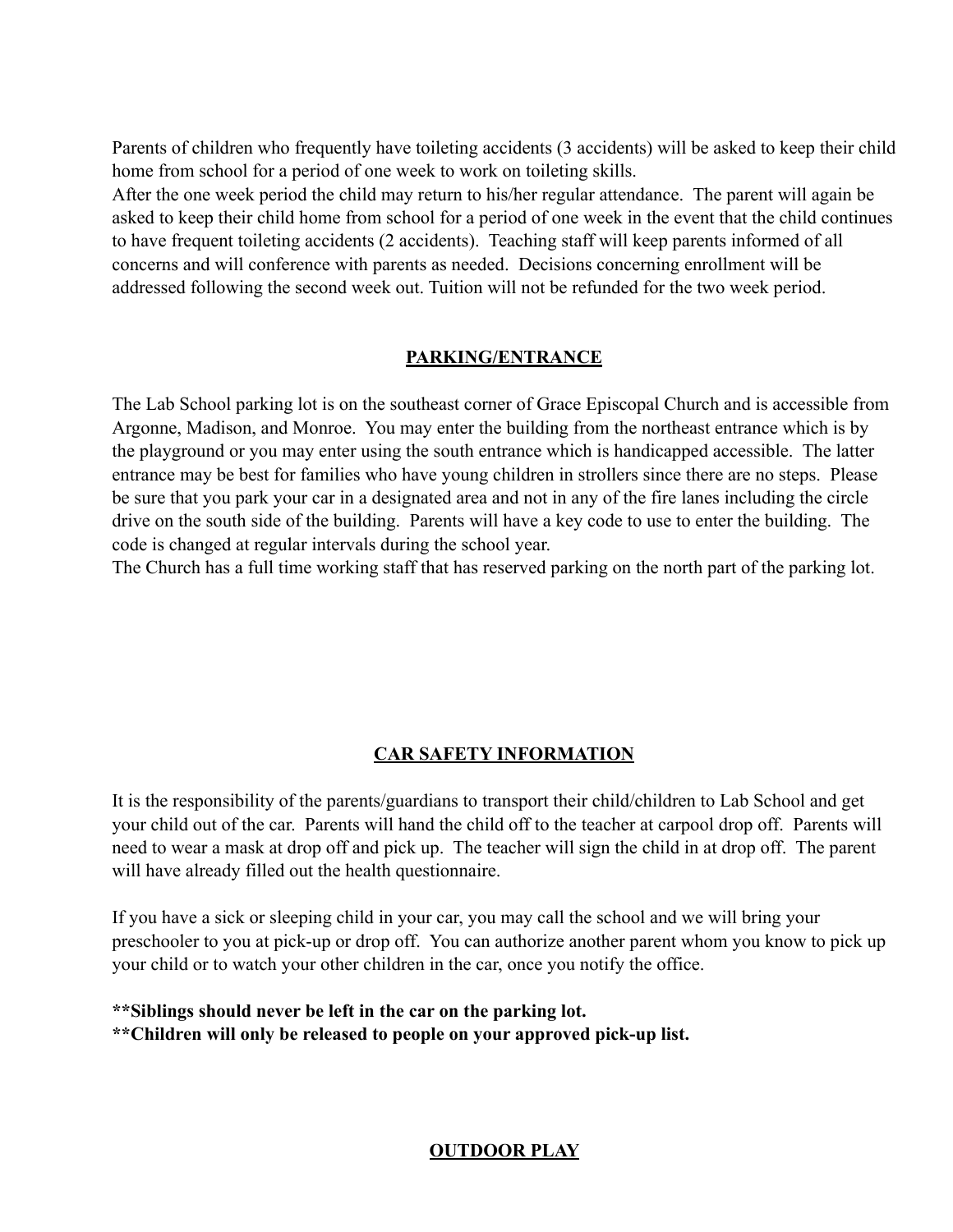Our outdoor playground provides the children with important gross motor experiences. It is, therefore, a daily part of our curriculum unless it is raining or extremely hot or cold. We follow the Children's Hospital guidelines for extreme temperatures. Please dress your child for outdoor play. It is our assumption that if a child is well enough to be at school, he/she is well enough to go outside.

#### **WINTER - Temperatures include wind chill**

32 to 90 degrees - Children can stay out for an unlimited amount of time. 20 to 32 degrees - Children can stay out 10-15 minutes. 10 to 20 degrees - Children can stay out 5 minutes. 10 degrees or below - Children should not go outside.

# **SUMMER - Temperatures include heat index**

Up to 90 degrees - Children can stay out indefinitely. 90 to 100 degrees - Children can stay out with sunscreen and plenty of water. 100 degrees or above - Children should not go outside.

# **CLOTHING**

Please dress your child comfortably so that he/she can freely engage in all activities, especially the very messy ones. Please bring a change of clothing to leave at school during the first week of your child's attendance. We discourage wearing sandals, Crocs, flip-flops, or cowboy boots; rubber-soled shoes provide better support and are safer for climbing and playing on the playground. If your child has trouble getting his/her fingers into gloves, you may want to consider mittens.

# **TOYS FROM HOME**

Generally, toys should be left at home; however, your child may need a favorite cuddly toy to help him/ her with the home-school transition. After a while, the child usually will not need this support. (Yellow Class children may bring a cuddly toy for nap time that will stay at school.) Talk with the teachers if you have a question or concern regarding this. **We do feel strongly that no super hero, military toys, toy guns or weapons should be brought to school. As part of our peace and justice curriculum, it is our experience that these toys encourage aggressive play. It is our policy that no toy guns or gun play will be allowed at school.** 

# **SNACKS**

**Peanut-free and sesame free snacks** are served in each classroom. If a child is here all day, that child gets a morning and an afternoon snack, as well as lunch. Because of the safety factor, we **do not serve popcorn or other choking hazard food to the children.** 

# **LUNCH**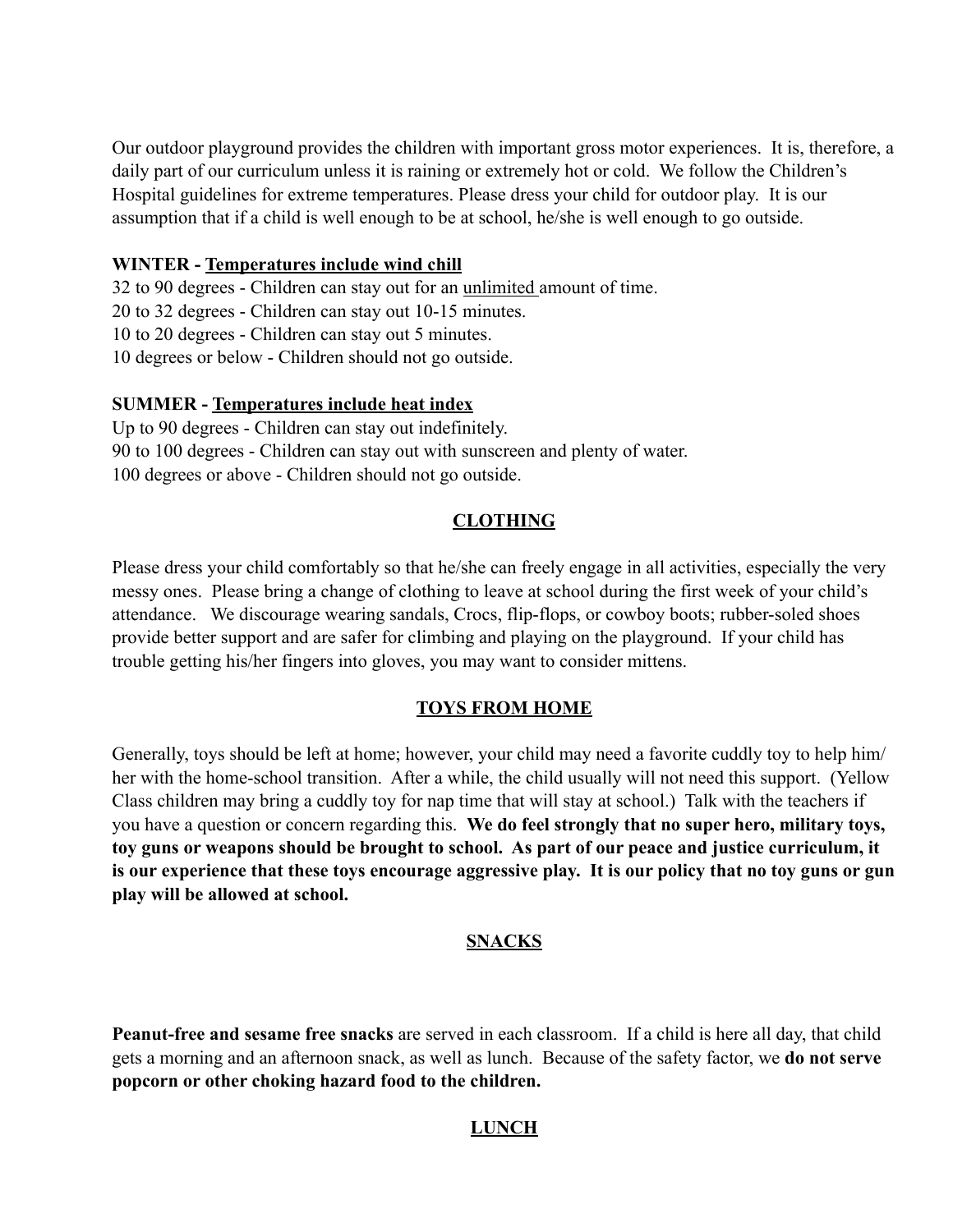Children enrolled in extended day (Yellow Class) or Lunch Bunch receive a catered meal which meets Licensing regulations for nutritional values. The Lunch menu is posted on the parent bulletin board outside the office and also in the Thompson Room. Unless children have a diagnosed medical condition which precludes them from eating food items from our menu, or religious reasons require that specific food cannot be consumed, all children will be offered menu items only. Dietary exceptions must be given in writing to the office. Per Licensing, a confidential list is maintained of food allergies. Meals are social occasions where manners and conversations are encouraged. Due to COVID-19 restrictions, lunch will already placed on each child's plate.

# **SNACK/LUNCH**

Before lunch and snack, teachers can choose from the following to share as a community:

We are thankful for the world so sweet. We are thankful for the food we eat.

Thank you for the food today, it will help us grow and play.

# **BIRTHDAYS**

Due to COVID-19 restrictions, birthday snacks will not be allowed this fall. An alternate idea for birthday's can be worked out with your classroom teacher. We encourage each child to celebrate his/her birthday at school. For summer birthdays, we suggest having a half-birthday celebration. **Please do not send birthday party invitations to school. Please do not send candles to school** for your child's celebration since they are a safety hazard.

#### **SCHOLASTIC BOOKS**

We participate in the Scholastic Book program. Your child will come home with an order form each month, and you may choose to order or not order books. It is a good way to increase your child's library. Checks for the books should be made out to Scholastic Books. Please do not send cash or coins. This is not a fundraiser for the school, but we do gain points that can be used as credit for books to enhance our library.

#### **PHOTO PERMISSION FORM**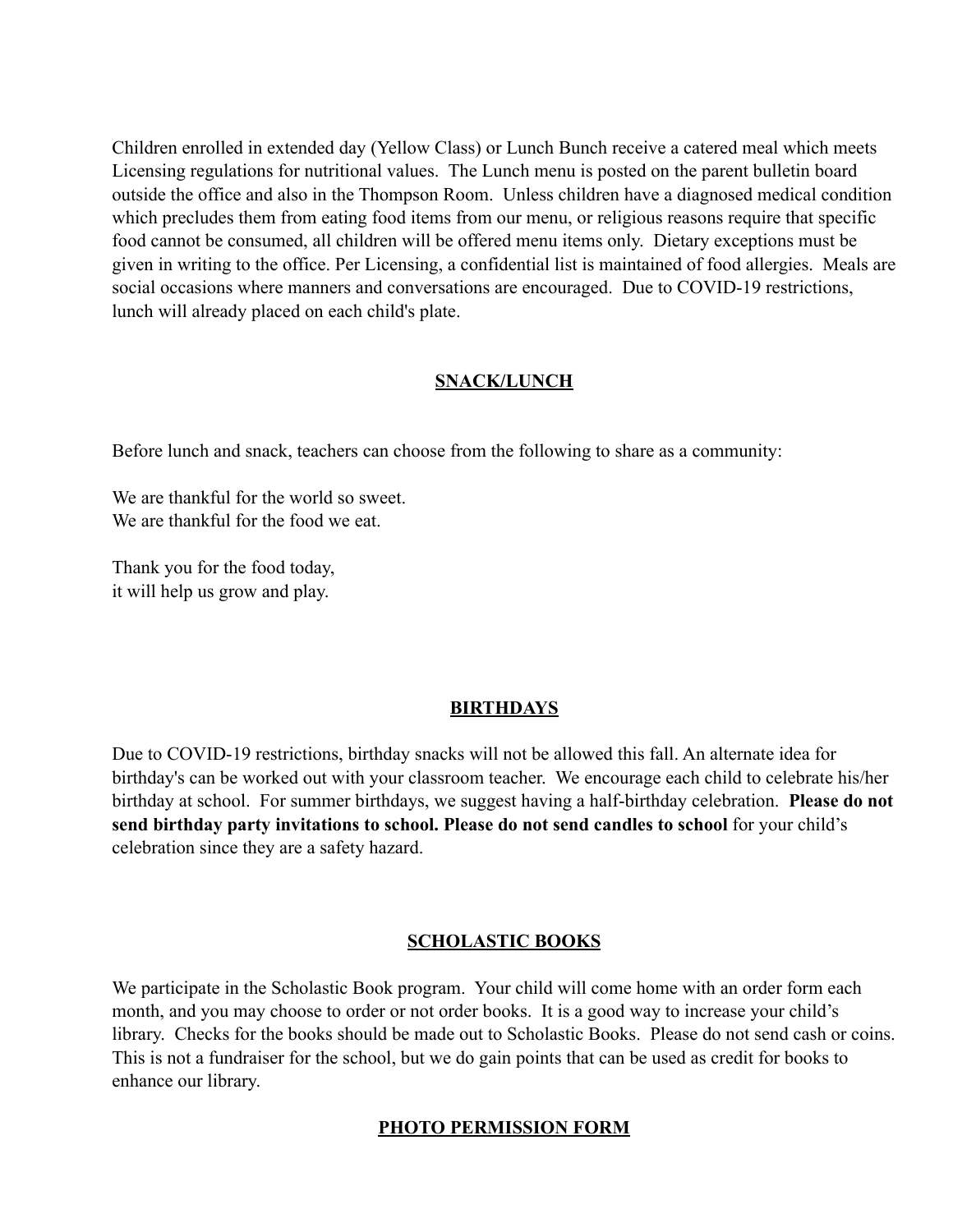Your child's picture or work could be used for publicity or educational purposes. We will ask for a written waiver to allow us this use. If you prefer that your child's picture or school work not be used, please make sure we have this written statement on file (Photo Permission Form). No children's names will ever be published.

#### **STUDENT TEACHERS/VOLUNTEERS**

Due to COVID-19 restrictions, we will not have volunteers in the classrooms.

#### **PARENT PARTICIPATION**

We consider The Lab School to be an extension of, not a separation from, the home. We welcome and encourage parent participation in the classroom. We invite parents to share their talents and family traditions with their child's classroom. Please schedule these special days with the classroom teachers. All parents are asked to fill out a "Parent Participation" form so that we know how you would like to be involved in your child's school experience. We thank you in advance for all of your work and support.

#### **PARENT-TEACHER CONFERENCES**

Parent-Teacher conferences are held in October and March. Morning preschool classes are not held on the conference days. Only children who are in the Yellow Class have full day school on these days. Parents have an opportunity to sign up for a daytime or an evening conference.

# **YEAR END REPORTS**

Parents will receive a Year-End Report. This report is divided into the four domains of the Project Construct philosophy. There are two forms of the report; one is for the younger children, and one is for the older children. Written reports of children's development will be mailed at the end of the school year.

# **FRIENDS OF THE LAB SCHOOL**

This is the parent fundraising arm of The Lab School. FOTLS plan social activities as well as fundraising events. This is a good way to become active in the school and to meet many wonderful people. Serving as committee chairs or working on committees gives you an opportunity to get to know the parents of your child's school friends. Networking with other parents in the school serves as a great way to provide play dates for your child. Donations of your time and talents are much appreciated, and monetary donations made to The Friends of The Lab School are tax deductible.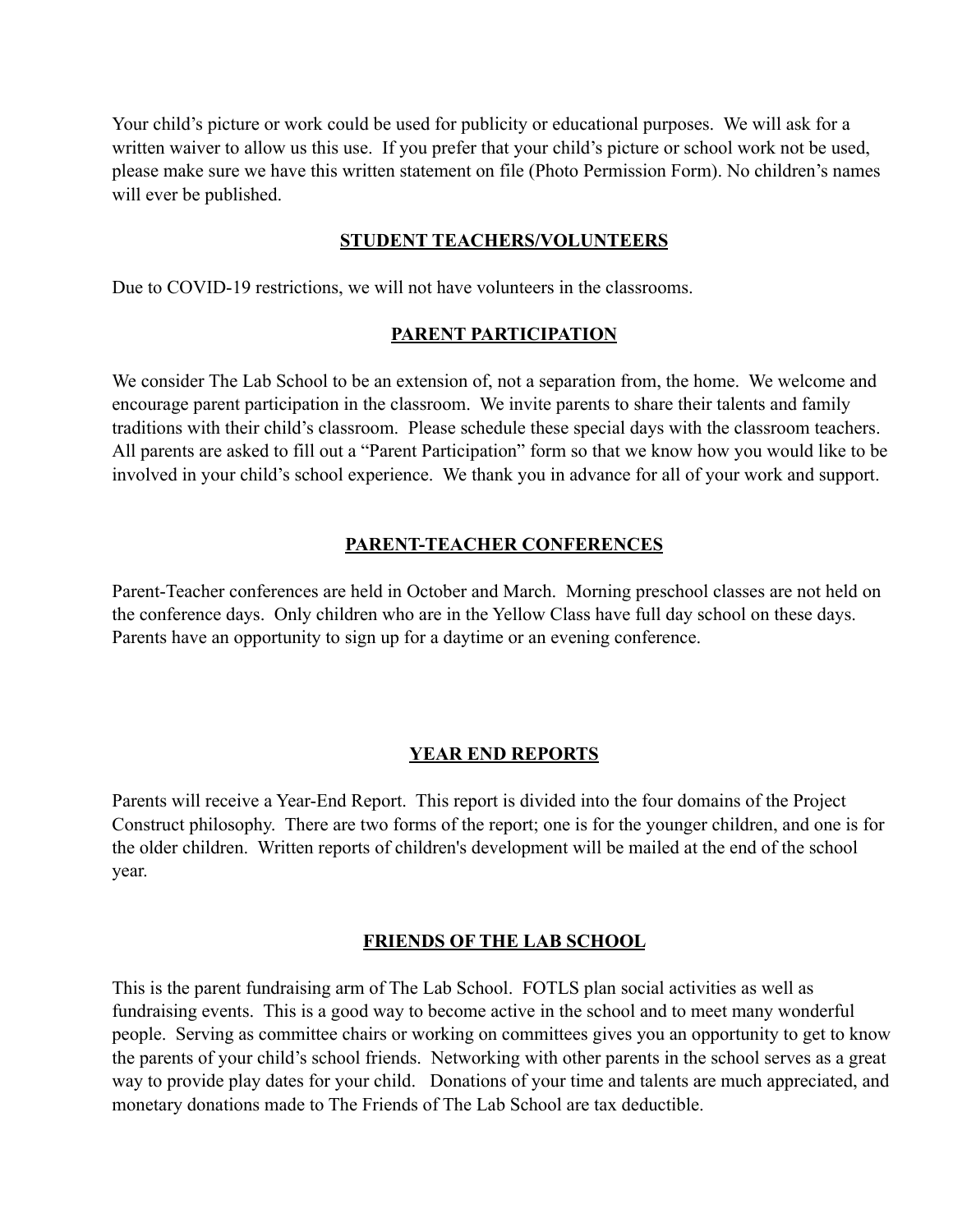# **SCHOOL SOCIAL EVENTS AND FUNDRAISERS**

- SOCIAL EVENTS– A parent from each classroom, Classroom Chair, organizes class specific social events including a play-date before the beginning of the academic year. School-wide social events include Picnics, Trunk-or-Treat and Parent/Child Night.
- ANNUAL FUND-To raise money to help the ongoing budget which is continually stretched as we provide the very best program for our children and families, the school has an Annual Fund Campaign. Letters are mailed in late November. We encourage you to consider contributing to the school when you are sharing your financial resources and happily accept any gifts at any time during the year. Contributions are tax deductible and should be made out to "The Lab School."
- ANNUAL TRIVIA NIGHT  $& AUCTION This event is scheduled Spring semester. This$ evening includes trivia rounds, drinks, lots of fun, best decorated table prize, silent auction items, and several raffle items.

Although the school relies on fundraisers to help cover operating expenses and scholarships, they are also wonderful social events. Mark your calendars, get your babysitters, and plan to participate. You will have fun!

# **SPIRITWEAR**

There are numerous spirit-wear items that can be purchased at school. Identify yourself and child with the Lab School community by owning some of these wonderful items. T-shirts, hats, tote bags, sport's blankets, are some of the items that are available. Get in the spirit and show your pride in the school!

# **CHILDREN WITH SPECIAL NEEDS POLICY**

The Lab School welcomes children with a variety of gifts and needs. We know that children with diagnosed special needs deserve the best in quality education, but we also know that The Lab School is not equipped to meet all of these needs. We will indeed accept children with special needs, but the school reserves the right to accept these children on a case by case basis. Our licensing requires that all children must be toilet trained and independent in the bathroom before they attend. All written material about the child should be shared with The Lab School so that the school may make informed decisions concerning acceptance and may properly plan for each child.

The classroom teachers will conference with the parent to set up an educational plan to be used at the school. If the parents do not comply with the plan or, if after a reasonable trial, the school feels unable to meet the needs of the child, the school will recommend the child be withdrawn.

The Director, in consult with the teaching staff and parents, will determine whether a child needs a shadow. In order to maximize the educational experiences for all Lab School children, there can be no more than one shadow per classroom. The hiring of the shadow will be done by the Director. The salary of the shadow will be borne by the parent.

Periodically, there are children who have undiagnosed special needs. Any time after a child's attendance, the school reserves the right to: (1) conference with the parent; (2) recommend evaluation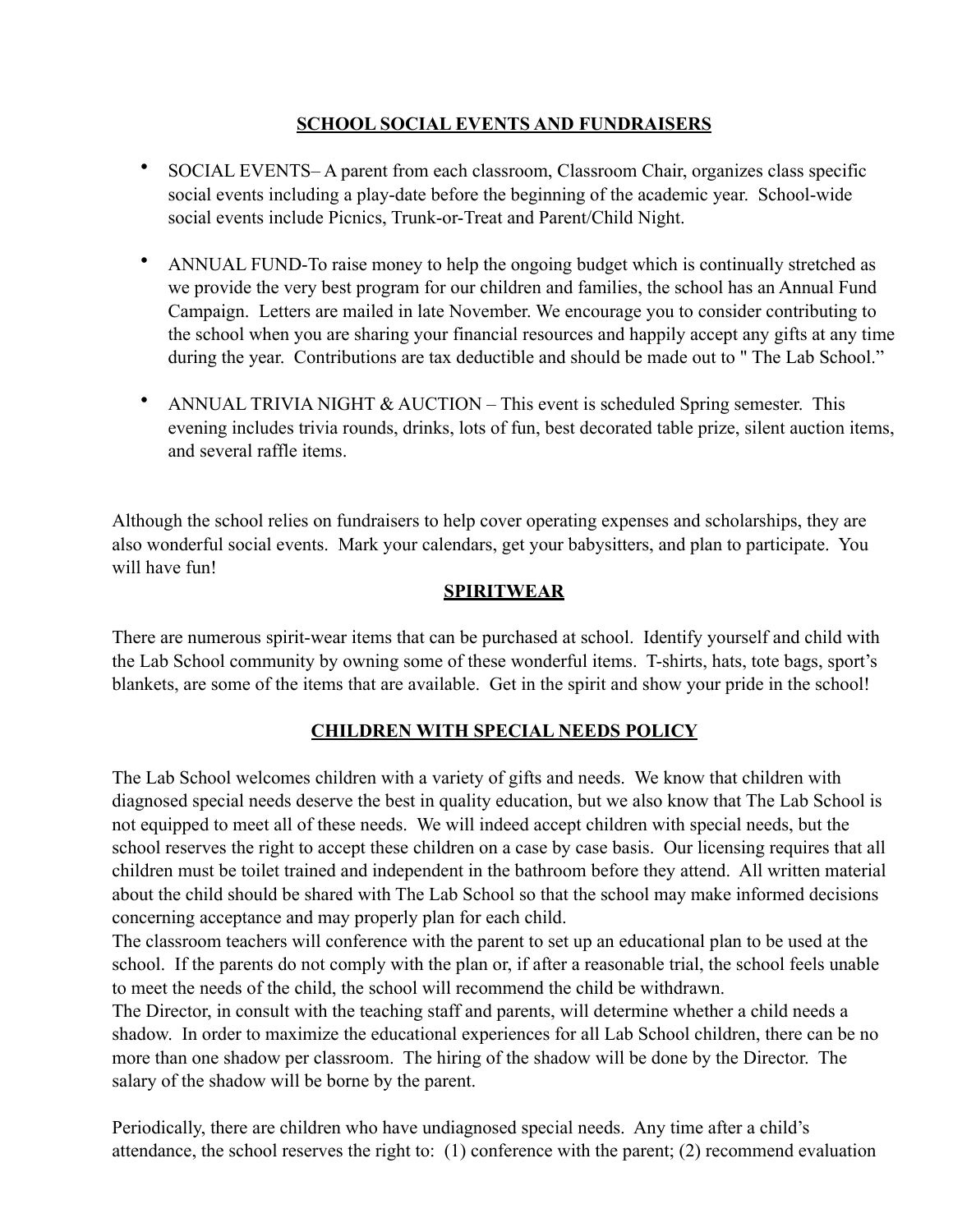procedures; (3) devise an educational plan; and/or (4) require a full evaluation by an outside agency in order to remain in the program. After a full evaluation, the parent must agree to follow the recommendations of the evaluation team and agree to follow the educational plan. If the parents do not comply or if after reasonable trial the school feels unable to meet the needs of the child, the school can require that the child be withdrawn from the school.

# **STAFF/SCHOOL AND FAMILY DIFFERENCES POLICY**

If a disagreement occurs between parents and staff, the parents and teacher/s should try to resolve it at that level. If either party does not feel the problem situation was alleviated, the Director may be consulted. Parents and teachers may ask for private consultations with the Director to explain the concern, however, ultimately a discussion with all parties will probably be needed to resolve the problem or misunderstanding.

It is hoped that all parties involved recognize that each one separately has the welfare of the child as the prime focus, and even though there may be differences in philosophy and approach, all are doing/ suggesting what is best for the child. The goal of the meeting of all parties will be to create a working relationship which will prove beneficial for the child's progress/well-being in the school.

The ultimate decision regarding the situation will have to be made by the Director, and in some situations, in consultation with the President of the Board of Directors of The Lab School.

# **CHILD ABUSE AND NEGLECT POLICY**

It shall be the policy and covenant of The Lab School to do everything in our power to prevent physical, emotional or sexual abuse against children who patron The Lab School or activities sponsored by The Lab School. We are covenant to be aware of our legal responsibilities and to comply with those responsibilities and go beyond those responsibilities when necessary to act justly in the best interest of those who have been abused or those who are most vulnerable to abuse. Lab School employees are mandated reporters. Being mandated reporters, staff members must report any situations of suspected child abuse or neglect to the Child Abuse and Neglect Hotline. **(800-392-3738)**

If a staff member is accused or suspected of child abuse or neglect, the situation will be thoroughly investigated and all reporting activities set forth by government, State and Federal regulations will be followed. The staff member will be put on immediate involuntary leave until the incident is investigated and resolved. The Director and President of the Board of Directors of The Lab School will follow all procedures as required and detailed in The Lab School Staff Manual.

# **EMERGENCY PLAN**

The preschool conducts monthly Fire drills, quarterly Tornado drills and other emergency response drills as needed. The Lab School has an extensive Emergency Plan which includes policies for sheltering in